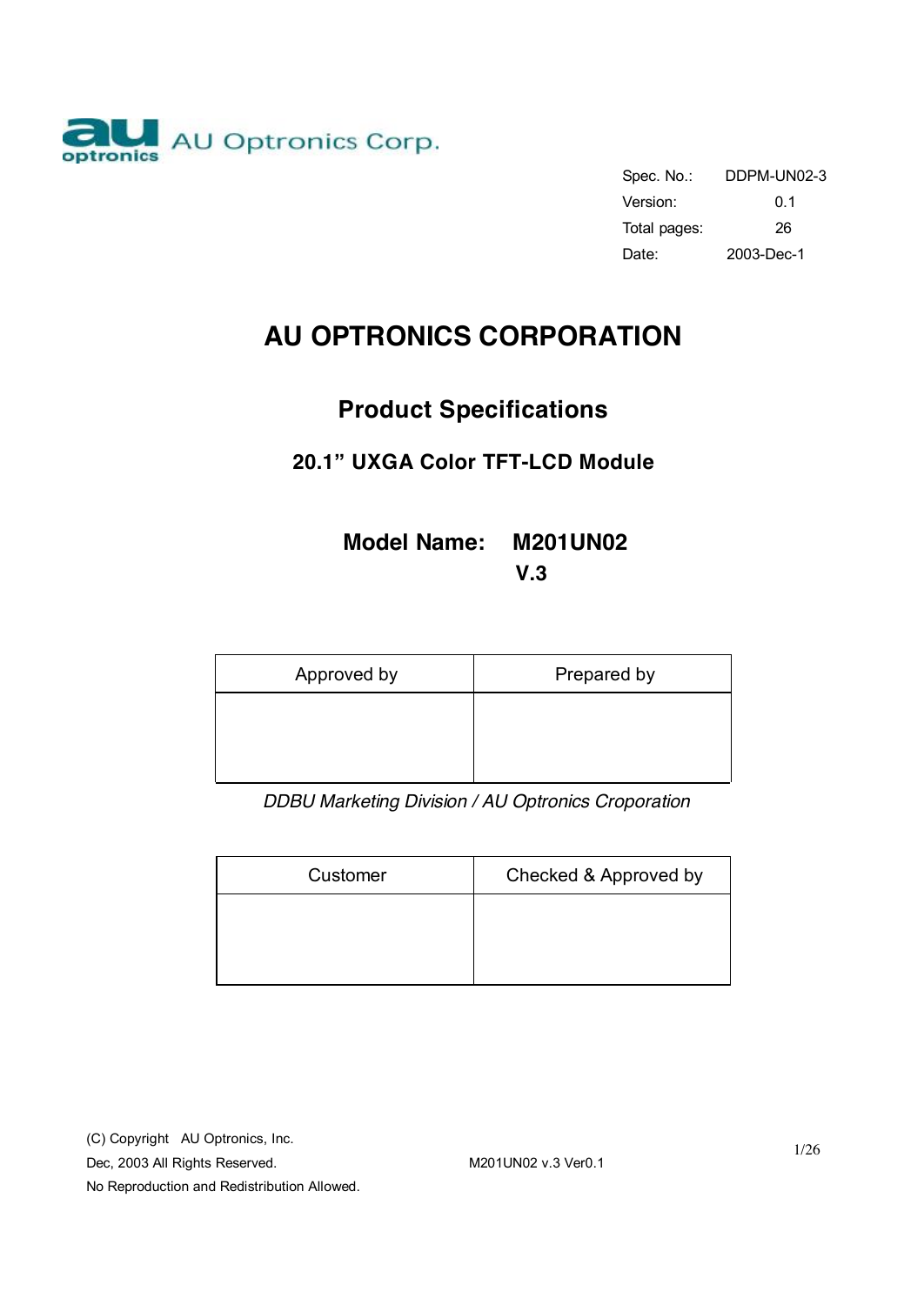

 **Product Specifications** 

**20.1" UXGA Color TFT-LCD Module Model Name: M201UN02 V.3** 

**(u ) Preliminary Specifications ( ) Final Specifications** 

 **Note: This Specification is subject to change without notice.**

(C) Copyright AU Optronics, Inc. Dec, 2003 All Rights Reserved. M201UN02 v.3 Ver0.1 No Reproduction and Redistribution Allowed.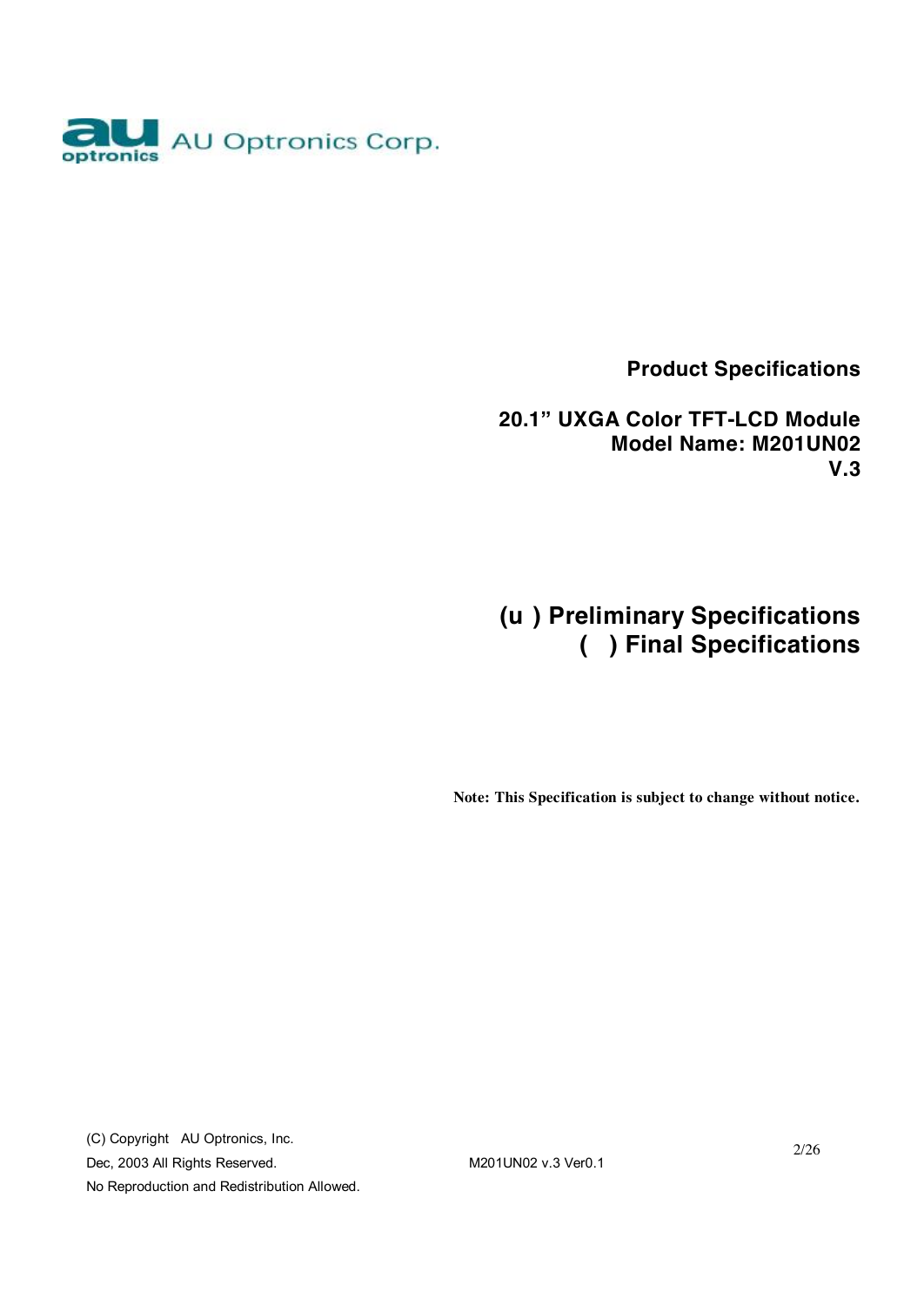

#### **i Contents**

**ii Record of Revision** 

#### **1.0 Handling Precautions**

# **2 . 0 G ener a l De script i on**

- 2.1 Display Characteristics
- 2.2 Functional Block Diagram
- 2.3 Optical Characteristics
- 2.4 Pixel format image

#### **3 . 0 Ele c t r i c a l ch ara c t e ris tic s**

- 3.1 Abso l u t e M a x i m um Ratings
- 3.2 Co nne ctors
- 3.3 S ignal P in
- 3.4 Signal Description
- 3.5 Signal Electrical Characteristics
- 3.6 Inte rf a c e Timing
	- 3.6.1 Timing Characteristics
	- 3 . 6 . 2 Timing D efi nition
- 3.7 Power Consumption
- 3 . 8 P o w e r O N /OFF S equ e n ce

#### **4 . 0 B ackl i g h t Cha racte r i s tics**

- 4.1 Signal for Lamp connector
- 4.2 Parameter guide line for CCFL Inverter

#### **5 . 0 Vib rat i o n , sho ck and dr op**

- 5.1 Vibration and shock
- 5.2 Dr o p te st

#### **6.0 Environment**

- 6.1 Temperature and humidity
	- 6 . 1 . 1 O p e rat i n g co n ditions
	- 6.1.2 Shipping conditions
- 6.2 Atmospheric pressure
- 6.3 Thermal shock

#### **7 . 0 R e liabil ity**

- 7.1 Failure criteria
- 7.2 Failure rate
	- 7 . 2 . 1 U s a ge
		- 7.2.2 Components de-rating
- 7.3 CCFL life
- 7.4 ON/OFF cycle

#### **8 . 0 S a f e ty**

- 8.1 Sharp edge requirement
- 8.2 Mat
	- erial<br>8.2.1 Toxicity
		- 8.2.2 Flammability
- 8.3 Capacitors
- 8.4 Hazardous voltage

#### **9 . 0 Othe r requi r e ments**

#### 9.1 S m o k e f r ee design

9.2 National test lab requirement

#### (C) Copyright AU Optronics, Inc.

Dec, 2003 All Rights Reserved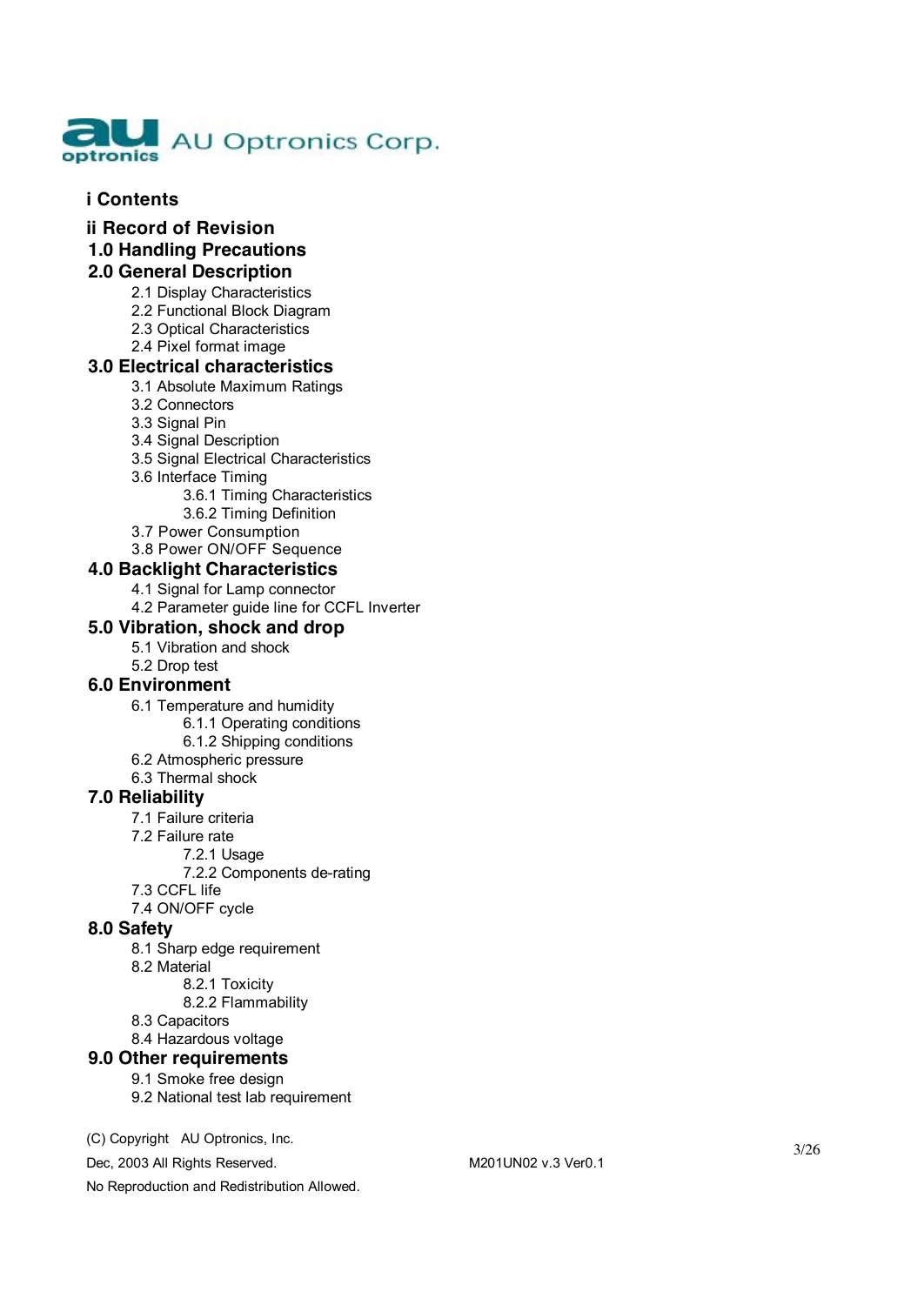

# **ii Record of Revision**

| Version and Date Page |     | Old description                   | <b>New Description</b> | Remark |
|-----------------------|-----|-----------------------------------|------------------------|--------|
| 0.12003/12/01         | All | <b>First Edition for Customer</b> | All                    |        |
|                       |     |                                   |                        |        |
|                       |     |                                   |                        |        |
|                       |     |                                   |                        |        |
|                       |     |                                   |                        |        |
|                       |     |                                   |                        |        |

# **1.0 Handling Precautions**

- 1) Since front polarizer is easily damaged, pay attention not to scratch it.
- 2) Be sure to turn off power supply when inserting or disconnecting from input connector.
- 3) Wipe off water drop immediately. Long contact with water may cause discoloration or spots.
- 4) When the panel surface is soiled, wipe it with absorbent cotton or other soft cloth.
- 5) Since the panel is made of glass, it may break or crack if dropped or bumped on hard surface.
- 6) Since CMOS LSI is used in this module, take care of static electricity and insure human earth when handling.
- 7) Do not open nor modify the Module Assembly.
- 8) Do not press the reflector sheet at the back of the module to any directions.
- 9) At the insertion or removal of the Signal Interface Connector, be sure not to rotate nor tilt the Interface Connector of the TFT-LCD module
- 10) After installation of the TFT-LCD module into an enclosure (LCD monitor housing, for example), do not twist nor bend the TFT -LCD module even momentary. At designing the enclosure, it should be taken into consideration that no bending/twisting forces are applied to the TFT -LCD module from outside. Otherwise the TFT -LCD module may be damaged.

(C) Copyright AU Optronics, Inc.

Dec, 2003 All Rights Reserved. M201UN02 v.3 Ver0.1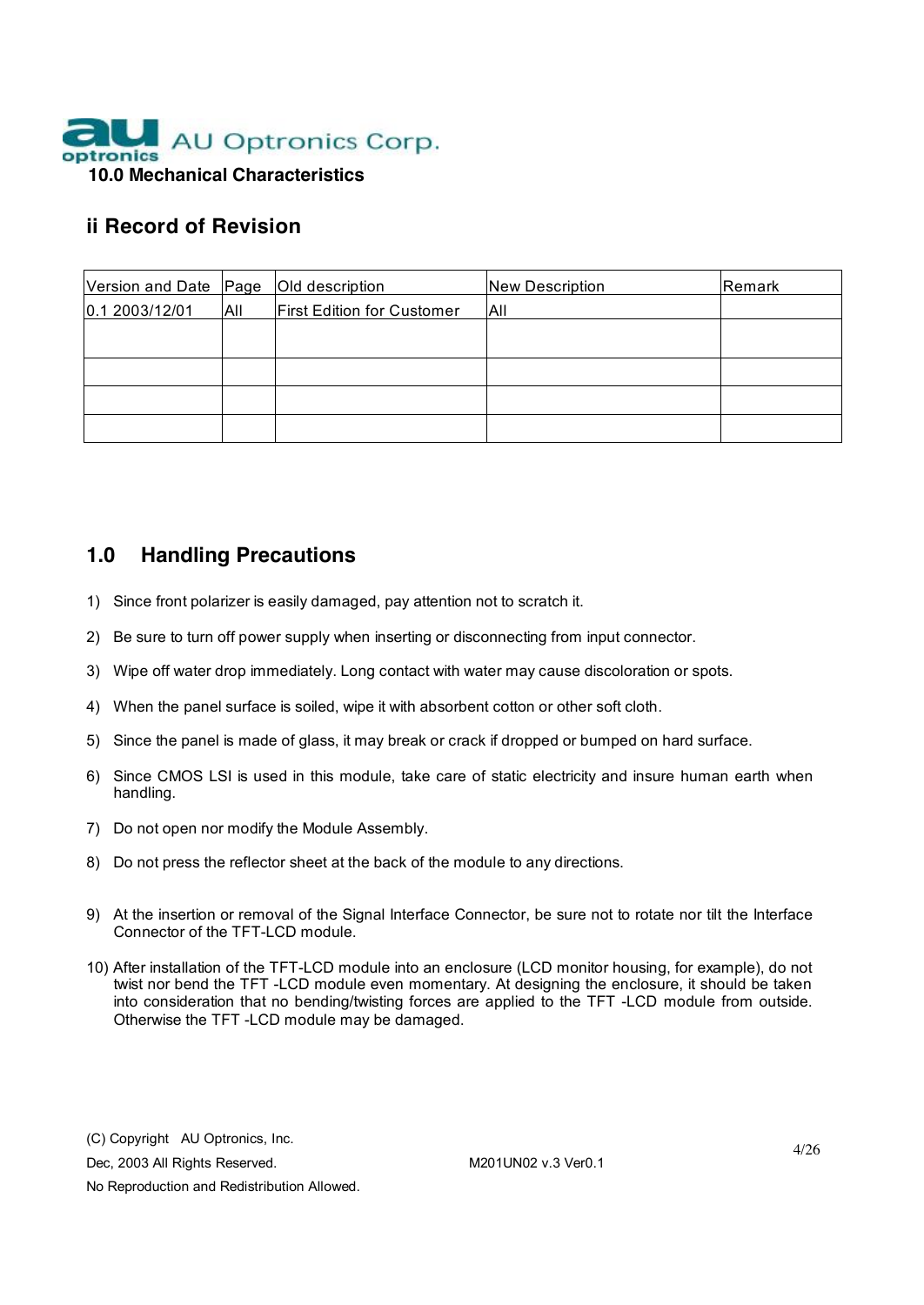

# **2.0 General Description**

This specification applies to the 20.1 inch Color TFT-LCD Module M201UN02 v.3.

The display supports the UXGA (1600(H) x 1200(V)) screen format and 16.7M colors (RGB 8-bits data).

All input signals are 2 Channel LVDS interface compatible.

This module does not contain an inverter card for backlight.

# **2.1 Display Characteristics**

The following items are characteristics summary on the table under 25 ℃ condition:

| <b>ITEMS</b>                 | Unit                                | <b>SPECIFICATIONS</b>                       |
|------------------------------|-------------------------------------|---------------------------------------------|
| Screen Diagonal              | [mm]                                | 510(20.1")                                  |
| <b>Active Area</b>           | [mm]                                | 408.0 (H) x 306.0 (V)                       |
| Pixels H x V                 |                                     | 1600(x3) x 1200                             |
| <b>Pixel Pitch</b>           | [mm]                                | 0.255 (per one triad) x 0.255               |
| <b>Pixel Arrangement</b>     |                                     | R.G.B. Vertical Stripe                      |
| Display Mode                 |                                     | Normally Black                              |
| White Luminance              | $\lceil$ cd/m <sup>2</sup> $\rceil$ | 250 cd/m2 (Typ)                             |
| <b>Contrast Ratio</b>        |                                     | $700:1$ (Typ)                               |
| <b>Optical Response Time</b> | [msec]                              | 16 (Typ)                                    |
| Gray to Gray)                |                                     |                                             |
| Nominal Input Voltage VDD    | [Volt]                              | $+5.0 V$                                    |
| Power Consumption            | [Watt]                              | 45W(typ.) (w/o Inverter, All white pattern) |
| (VDD line + CCFL line)       |                                     |                                             |
| Weight                       | [Grams]                             | 3000 (Typ)                                  |
| <b>Physical Size</b>         | [mm]                                | 432(W) x 331.4(H) x 23.1(D)                 |
| <b>Electrical Interface</b>  |                                     | Even/Odd R/G/B data, 3 sync signal,         |
|                              |                                     | <b>Clock</b>                                |
| <b>Support Color</b>         |                                     | 16.7M colors (RGB 8-bit data)               |
| <b>Temperature Range</b>     |                                     |                                             |
| Operating                    | $\mathsf{I}^\circ\mathsf{C}$        | 0 to $+50$                                  |
| Storage (Shipping)           | [°C]                                | $-20$ to $+60$                              |

Dec, 2003 All Rights Reserved. M201UN02 v.3 Ver0.1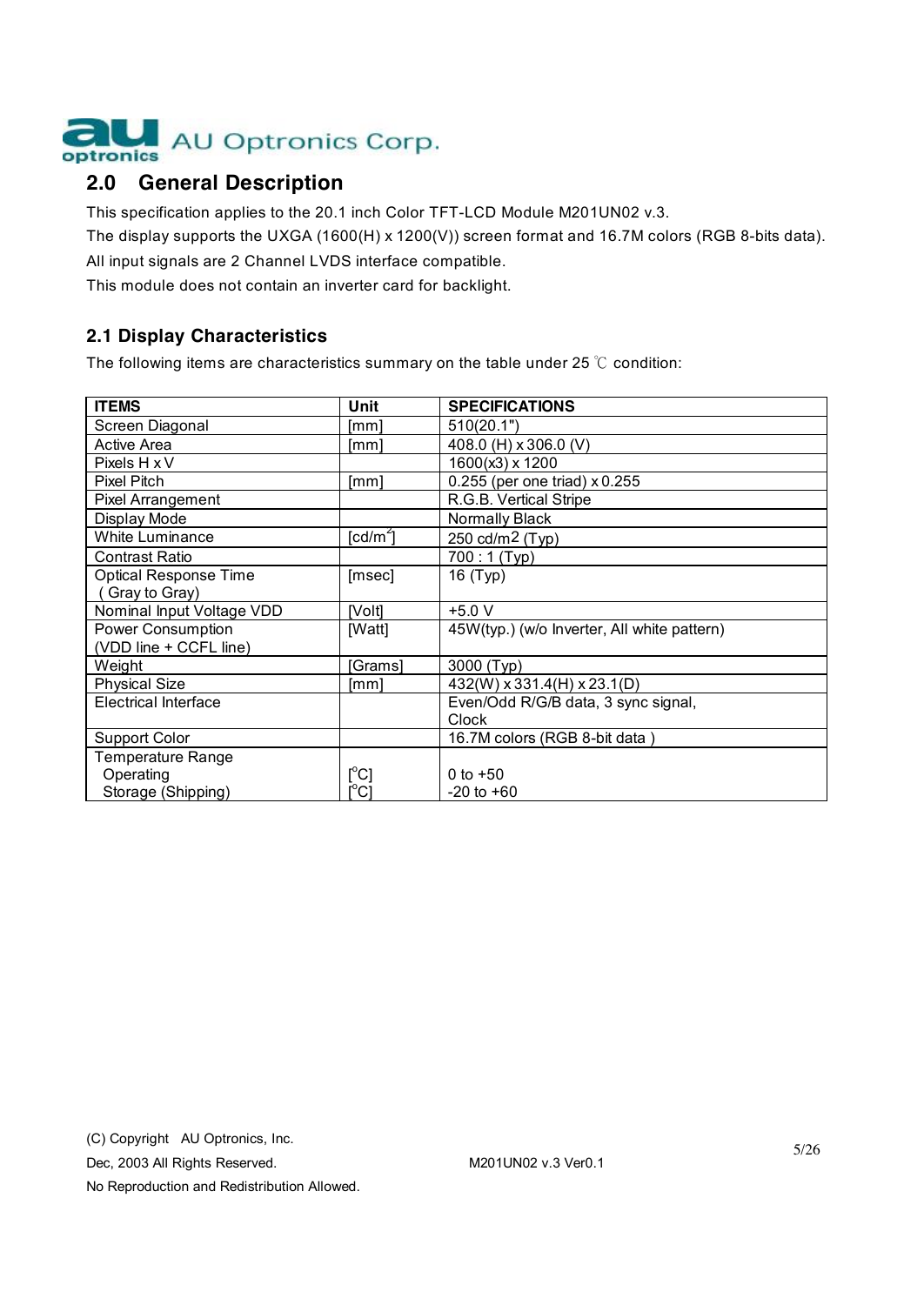

# **2.2 Functional Block Diagram**

The following diagram shows the functional block of the 20.1 inches Color TFT-LCD Module:



Dec, 2003 All Rights Reserved. M201UN02 v.3 Ver0.1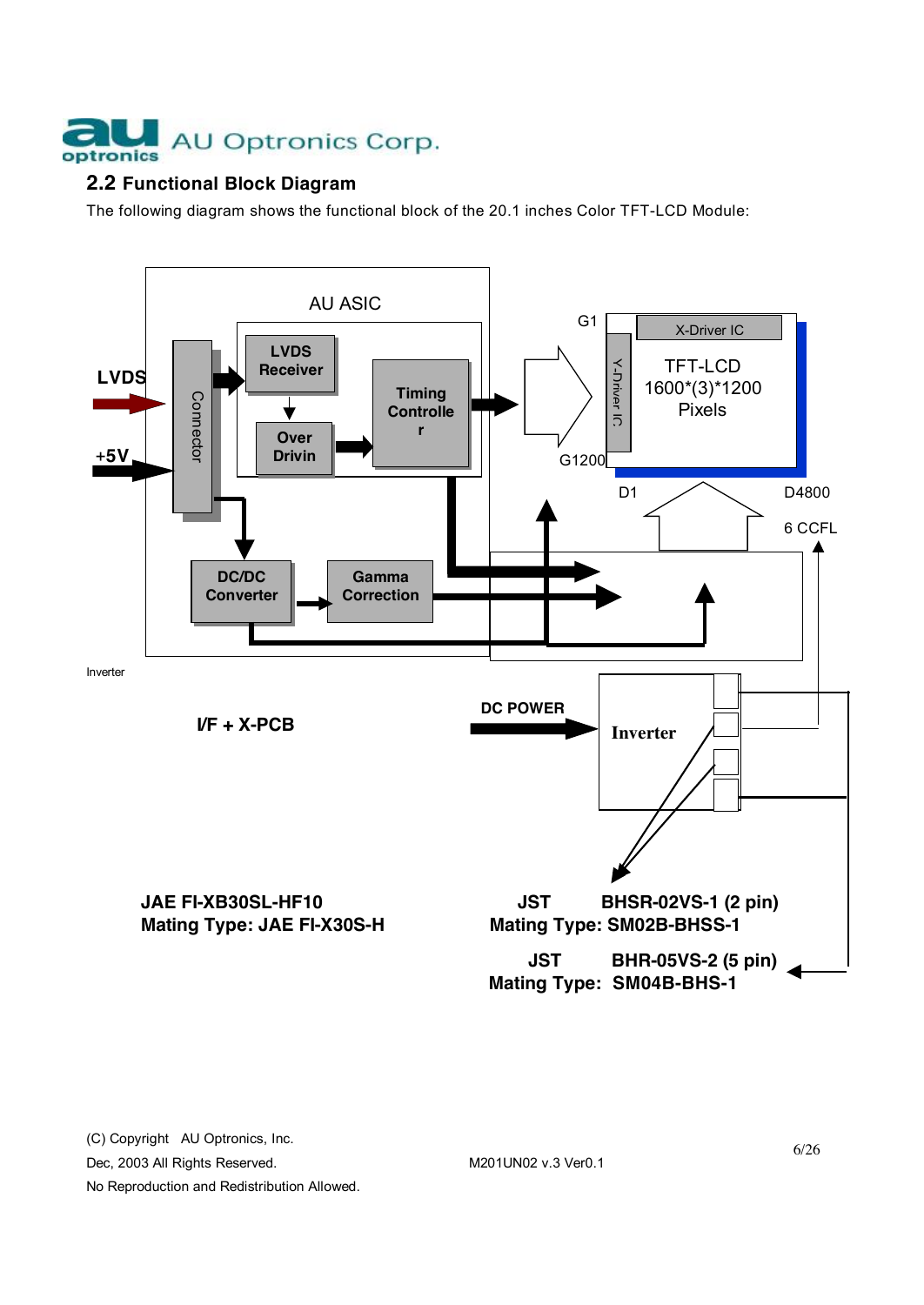# AU Optronics Corp. tronics

# **2.3 Optical Characteristics**

The optical characteristics are measured under stable conditions at 25℃ (Room Temperature):

| <b>Item</b>                   | Unit       | <b>Conditions</b>   | Min.  | Typ.  | Max.                         |
|-------------------------------|------------|---------------------|-------|-------|------------------------------|
| Viewing Angle                 | [degree]   | Horizontal (Right)  | 75    | 85    |                              |
|                               | [degree]   | $CR = 10$<br>(Left) |       | 85    |                              |
|                               | [degree]   | Vertical<br>(Up)    | 75    | 85    | -                            |
|                               | [degree]   | $CR = 10$<br>(Down) |       | 85    |                              |
| Contrast ratio                |            | Normal Direction    | 400   | 700   |                              |
| Response Time (Note 1 & 4)    | [msec]     | <b>Raising Time</b> |       | 15    | 25                           |
|                               | [msec]     | <b>Falling Time</b> |       | 10    | 15                           |
|                               | [msec]     | Raising + Falling   |       | 25    | 40                           |
|                               | [msec]     | Gray to Gray        |       | 16    |                              |
| Color / Chromaticity          |            | Red x               | 0.618 | 0.648 | 0.678                        |
| Coordinates (CIE)             |            | Red v               | 0.309 | 0.339 | 0.369                        |
|                               |            | Green x             | 0.259 | 0.289 | 0.319                        |
|                               |            | Green v             | 0.568 | 0.598 | 0.628                        |
|                               |            | Blue x              | 0.113 | 0.143 | 0.173                        |
|                               |            | Blue y              | 0.048 | 0.078 | 0.108                        |
| Color Coordinates (CIE) White |            | White x             | 0.283 | 0.313 | 0.343                        |
|                               |            | White v             | 0.299 | 0.329 | 0.359                        |
| White Luminance at CCFL 6.0mA | $[cd/m^2]$ |                     | 200   | 250   |                              |
| (central point)               |            |                     |       |       |                              |
| Luminance Uniformity (Note 2) | [%]        |                     | 75    | 80    | $\qquad \qquad \blacksquare$ |
| Crosstalk (in 60Hz) (Note 3)  | [%]        |                     |       |       | 1.5                          |

Equipment Pattern Generator, Power Supply, Digital Voltmeter, Luminance meter (PR 880, BM-5A , BM- 7 , & EZContrast\* ) Aperture 1° with 100cm VD or 2° with 50cm viewing distance

Environment

Test Point Center (ISO point 22)<br>Environment < 1 lux



'\*' EZ Contrast is different measurement tool with very close viewing distance.

(C) Copyright AU Optronics, Inc.

Dec, 2003 All Rights Reserved. M201UN02 v.3 Ver0.1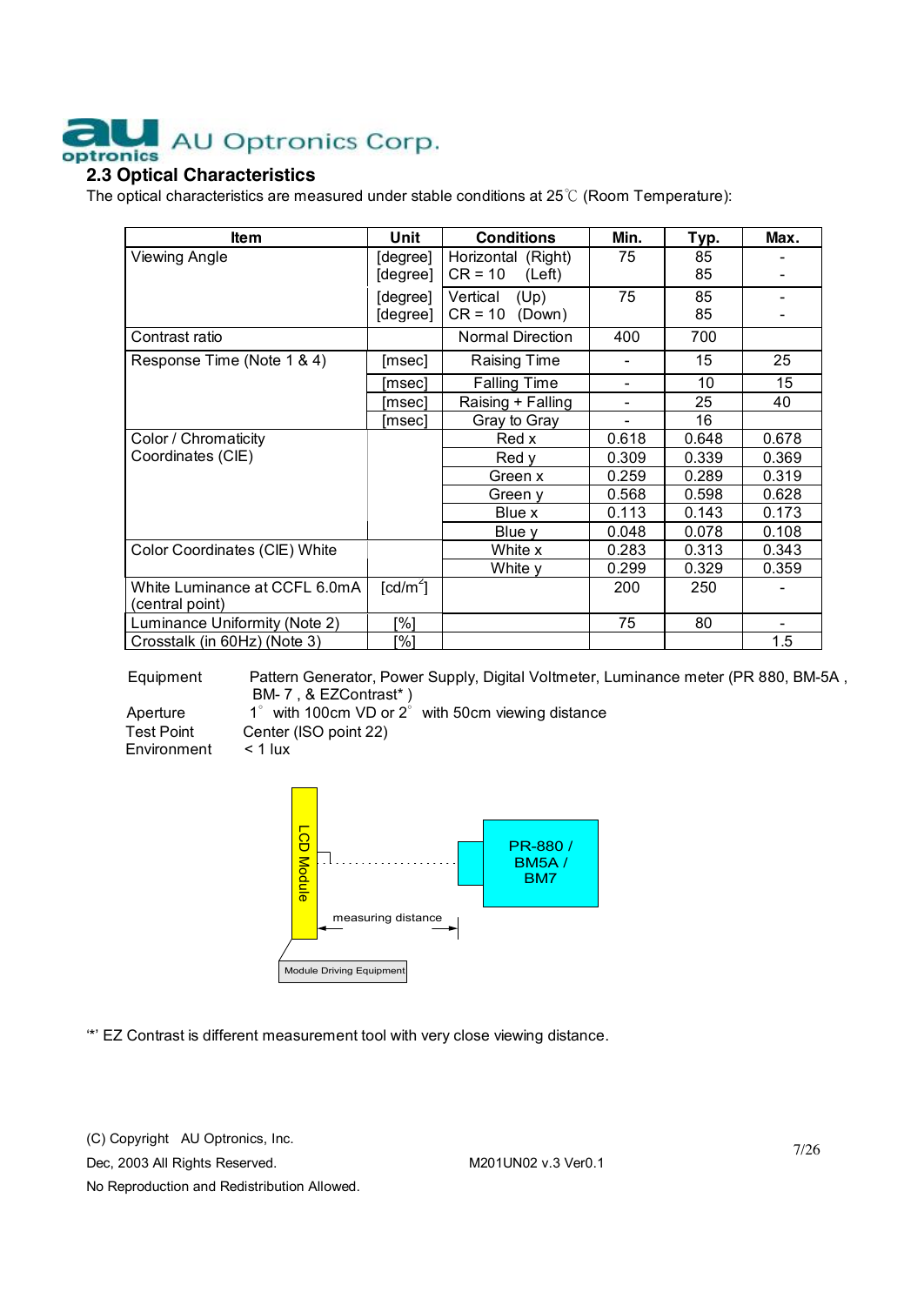

#### Note 1: Definition of Response time:

The output signals of photodetector are measured when the input signals are changed from " Black" to " White" (rising time), and from "White" to " Black" (falling time), respectively. The response time is interval between the 10% and 90% of amplitudes. Refer to figure as below.



#### Note 2: Brightness uniformity of these 9 points is defined as below:



(C) Copyright AU Optronics, Inc. Dec, 2003 All Rights Reserved. M201UN02 v.3 Ver0.1 No Reproduction and Redistribution Allowed.

8/26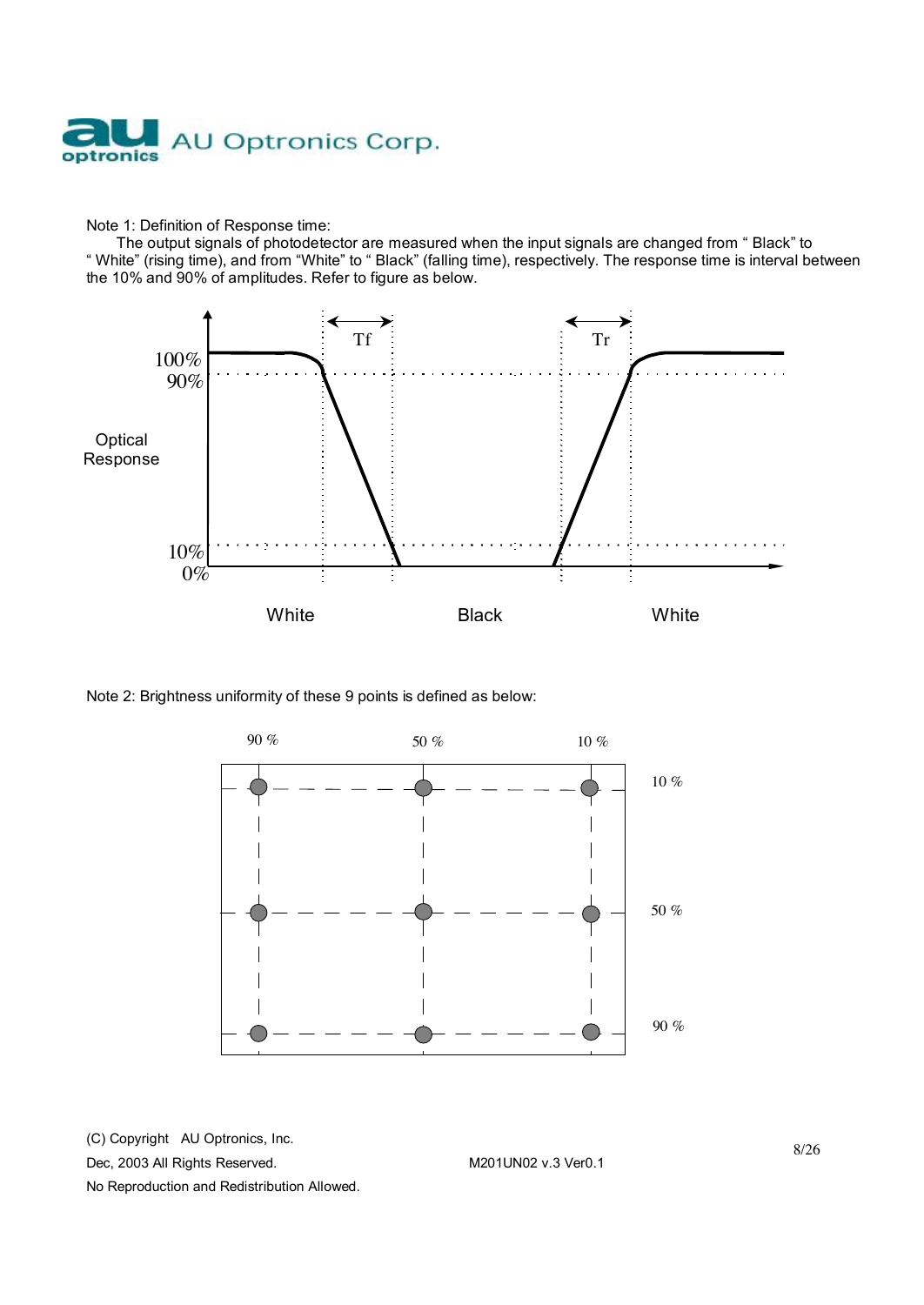

Maximum Luminance in 9 Points (1-9)





Unit: percentage of dimension of display area

 $l L_A-L_A$ '  $l / L_A$  x 100%= 1.5% max.,  $L_A$  and  $L_B$  are brightness at location A and B  $l L_B-L_B$ '  $l / L_B$  x 100%= 1.5% max.,  $L_A$ ' and  $L_B$ ' are brightness at location A' and B'

Note 4: Over-Drive and Response time:

Algorithm:



Level A - Level B  $\ge$  16 then  $T_f$  ≤ 16*ms* &  $T_f$  ≤ 16*ms* 

(C) Copyright AU Optronics, Inc.

Dec, 2003 All Rights Reserved. M201UN02 v.3 Ver0.1

9/26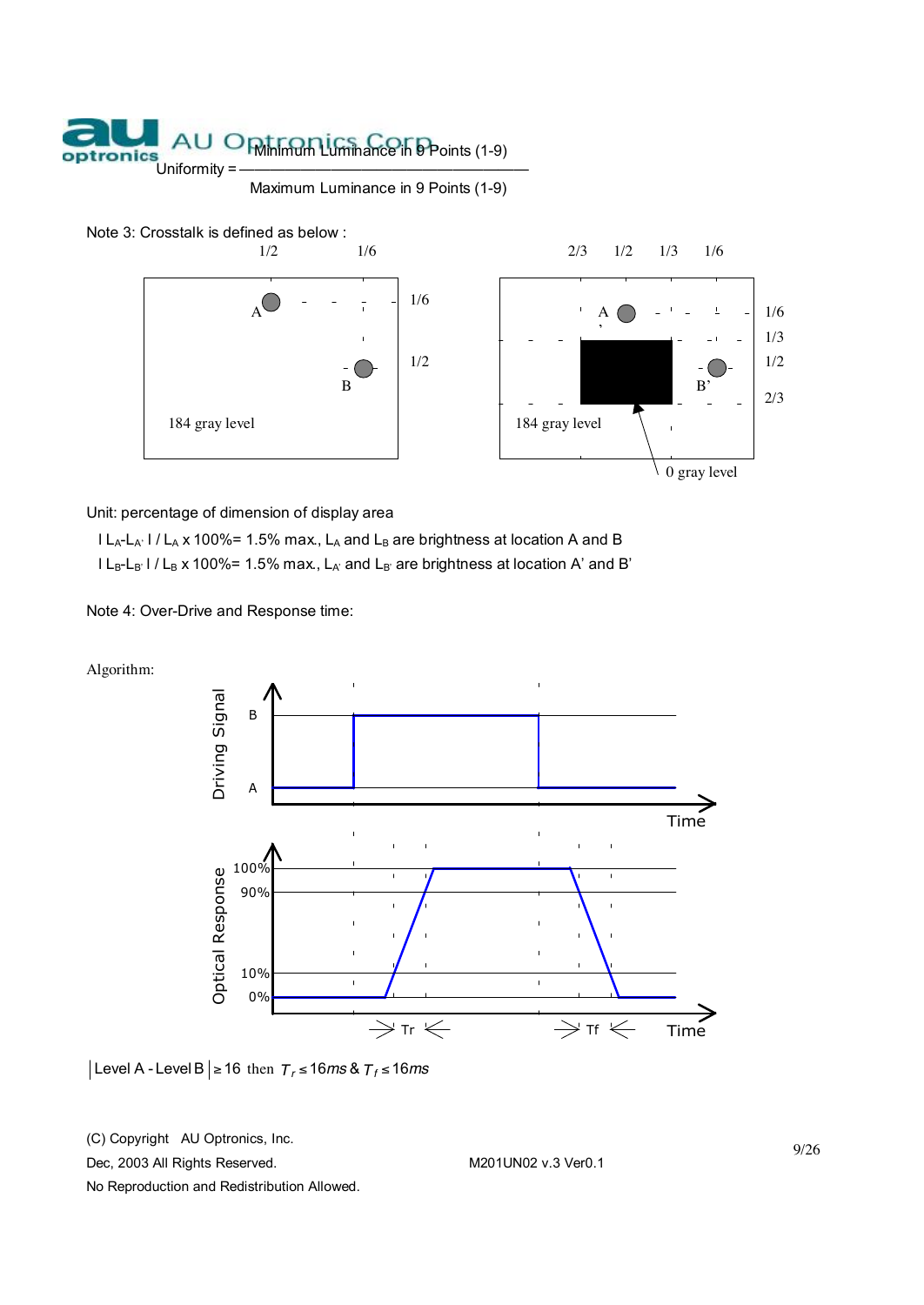

# **2.4 Pixel format image**

Following figure shows the relationship of the input signals and LCD pixel format.

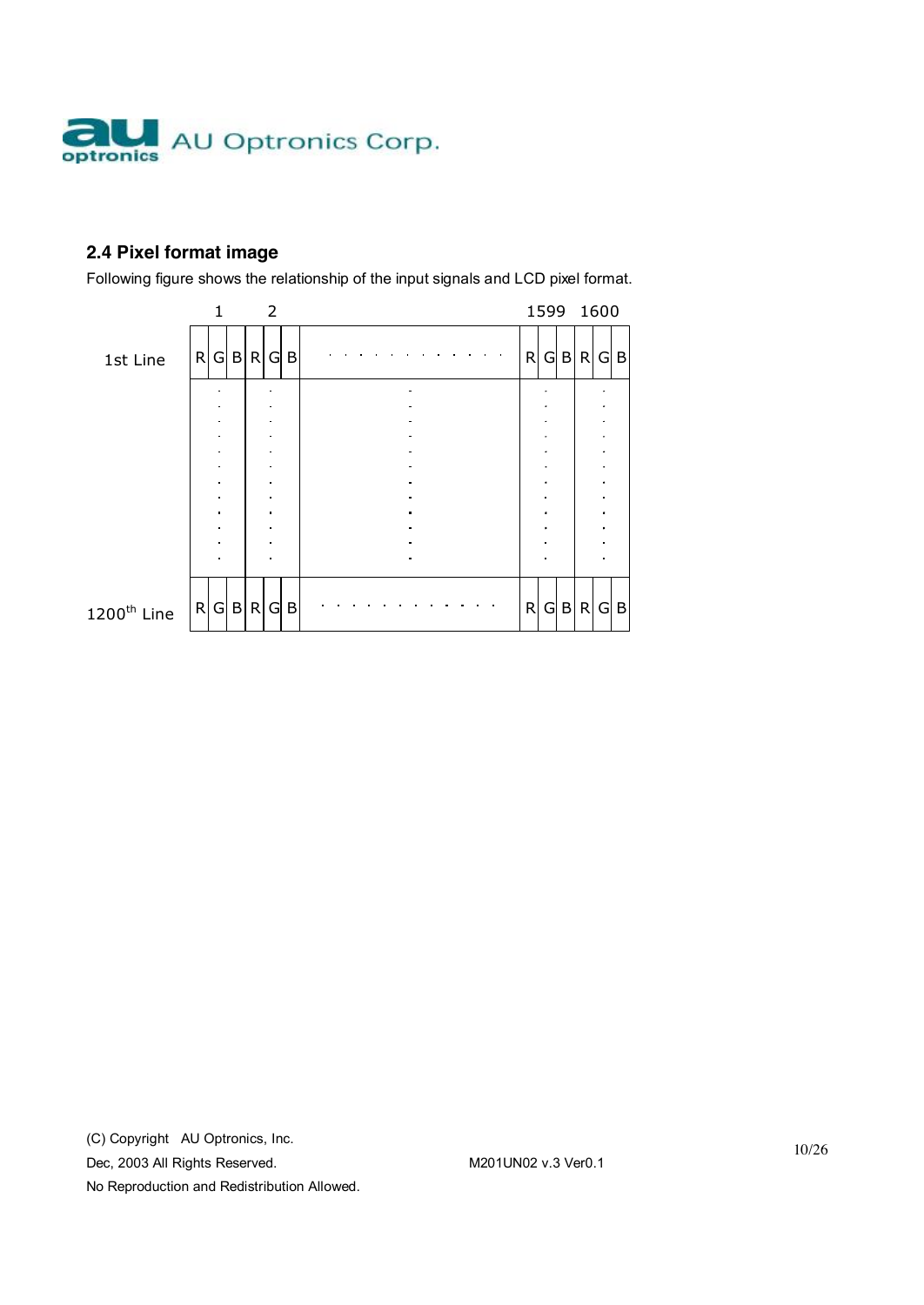

# **3.0 Electrical characteristics**

# **3.1 Absolute Maximum Ratings**

Absolute maximum ratings of the module is as following:

| <b>Item</b>                  | Symbol         | Min    | Max    | Unit                    | <b>Conditions</b> |
|------------------------------|----------------|--------|--------|-------------------------|-------------------|
| Logic/LCD Drive Voltage      | <b>VIN</b>     | $-0.3$ | $+5.5$ | [Volt]                  |                   |
| Select LVDS data order       | <b>SELLVDS</b> | ΝC     | NC.    | [Volt]                  |                   |
| <b>CCFL Inrush current</b>   | <b>ICFLL</b>   |        | 40     | [mA]                    | Note 1            |
| <b>CCFL Current</b>          | <b>ICFL</b>    |        | 7.5    | [mA] rms                |                   |
| <b>Operating Temperature</b> | TOP            | 0      | $+50$  | $\mathsf{I}^{\circ}$ Cl | Note 2            |
| <b>Operating Humidity</b>    | <b>HOP</b>     | 8      | 95     | [%RH]                   | Note 2            |
| Storage Temperature          | <b>TST</b>     | $-20$  | $+60$  | $[^{\circ}C]$           | Note 2            |
| Storage Humidity             | <b>HST</b>     | 8      | 95     | [%RH]                   | Note 2            |

#### **Note 1 : Duration=50 msec.**

**Note 2 : Maximum Wet-Bulb should be 39**℃ **and No condensation.** 



#### **Relative Humidity %**

(C) Copyright AU Optronics, Inc.

Dec, 2003 All Rights Reserved. M201UN02 v.3 Ver0.1

11/26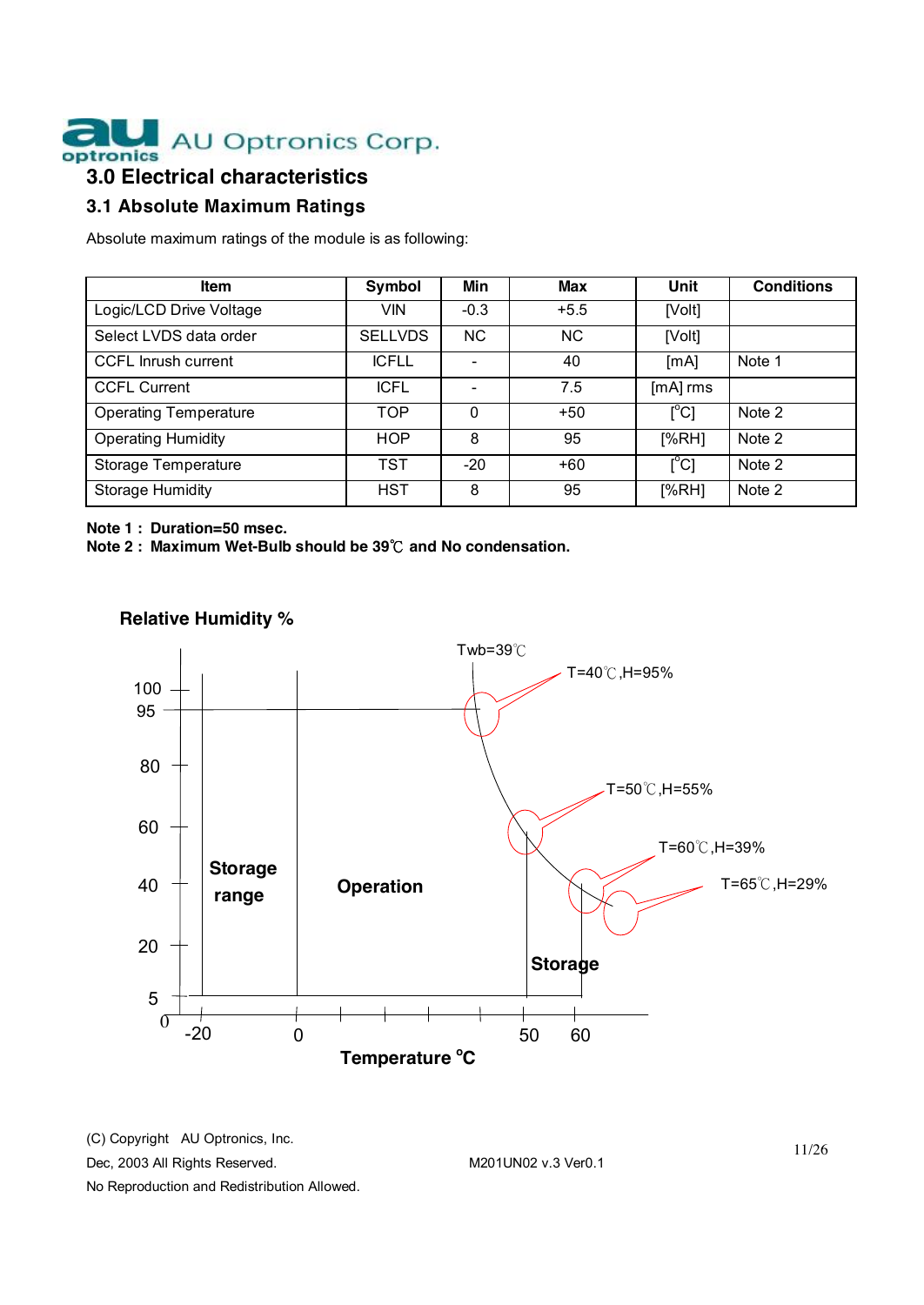

#### **3.2 Connectors**

Physical interface is described as for the connector on module.

These connectors are capable of accommodating the following signals and will be following components.

| <b>Connector Name / Designation</b> | Interface Connector / Interface card |
|-------------------------------------|--------------------------------------|
| <b>Manufacturer</b>                 | JAE or compatible                    |
| <b>Type Part Number</b>             | FI-XB30SL-HF10                       |
| <b>Mating Housing Part Number</b>   | FI-X30S-H                            |

| <b>Connector Name / Designation</b> | Lamp Connector / Backlight lamp          |
|-------------------------------------|------------------------------------------|
| <b>Manufacturer</b>                 | JST                                      |
| <b>Type Part Number</b>             | BHSR-02VS-1 (2 pin), BHR-05VS-2 (5 pin)  |
| <b>Mating Type Part Number</b>      | SM02B-BHSS-1(2 pin), SM04B-BHS-1 (5 pin) |

# **3.3 Signal Pin**

| Pin# | <b>Signal Name</b> | Pin#                  | <b>Signal Name</b> |
|------|--------------------|-----------------------|--------------------|
|      | RxO0-              | $\mathbf{2}^{\prime}$ | RxO0+              |
| 3    | RxO1-              | 4                     | RxO1+              |
| 5    | <b>RxO2-</b>       | 6                     | RxO2+              |
| 7    | <b>GND</b>         | 8                     | RxOC-              |
| 9    | RxOC+              | 10                    | RxO <sub>3</sub> - |
| 11   | RxO3+              | 12                    | RxE0-              |
| 13   | $RxE0+$            | 14                    | <b>GND</b>         |
| 15   | RxE1-              | 16                    | RxE1+              |
| 17   | <b>GND</b>         | 18                    | RxE <sub>2</sub> - |
| 19   | $RxE2+$            | 20                    | RxEC-              |
| 21   | RxEC+              | 22                    | RxE <sub>3</sub> - |
| 23   | $RxE3+$            | 24                    | <b>GND</b>         |
| 25   | <b>NC</b>          | 26                    | <b>NC</b>          |
| 27   | NC.                | 28                    | Power              |
| 29   | Power              | 30                    | Power              |

(C) Copyright AU Optronics, Inc.

Dec, 2003 All Rights Reserved. M201UN02 v.3 Ver0.1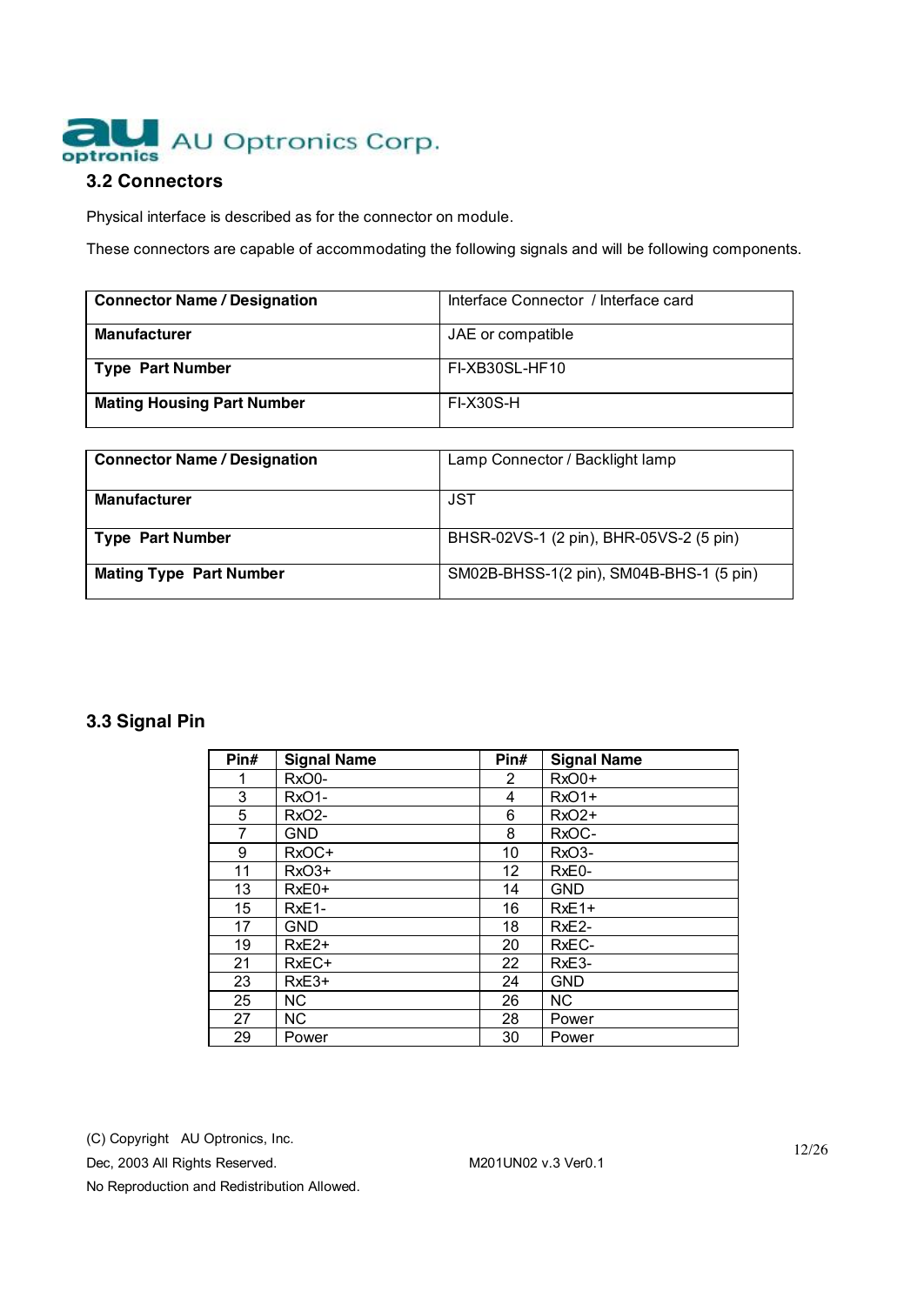

## **3.4 Signal Description**

The module using a pair of LVDS receiver SN75LVDS82(Texas Instruments) or compatible. LVDS is a differential signal technology for LCD interface and high speed data transfer device. Transmitter shall be SN75LVDS83(negative edge sampling) or compatible**.** The first LVDS port(RxOxxx) transmits odd pixels while the second LVDS port(RxExxx) transmits even pixels.

| PIN#            | <b>SIGNAL NAME</b>     | <b>DESCRIPTION</b>                                                       |
|-----------------|------------------------|--------------------------------------------------------------------------|
| 1               | RxO0-                  | Negative LVDS differential data input (Odd data)                         |
| $\overline{2}$  | RxO0+                  | Positive LVDS differential data input (Odd data)                         |
| 3               | <b>RxO1-</b>           | Negative LVDS differential data input (Odd data)                         |
| 4               | <b>RxO1+</b>           | Positive LVDS differential data input (Odd data)                         |
| 5               | RxO <sub>2</sub> -     | Negative LVDS differential data input (Odd data, H-Sync, V-Sync, DSPTMG) |
| 6               | RxO <sub>2+</sub>      | Positive LVDS differential data input (Odd data, H-Sync, V-Sync, DSPTMG) |
| 7               | <b>GND</b>             | Power Ground                                                             |
| 8               | RxOC-                  | Negative LVDS differential clock input (Odd clock)                       |
| 9               | RxOC+                  | Positive LVDS differential clock input (Odd clock)                       |
| 10              | RxO <sub>3</sub> -     | Negative LVDS differential data input (Odd data)                         |
| 11              | RxO3+                  | Positive LVDS differential data input (Odd data)                         |
| $\overline{12}$ | RxE0-                  | Negative LVDS differential data input (Even clock)                       |
| 13              | RxE0+                  | Positive LVDS differential data input (Even data)                        |
| 14              | <b>GND</b>             | Power Ground                                                             |
| 15              | $RxE1-$                | Positive LVDS differential data input (Even data)                        |
| $\overline{16}$ | $RxE1+$                | Negative LVDS differential data input (Even data)                        |
| $\overline{17}$ | <b>GND</b>             | Power Ground                                                             |
| 18              | RxE <sub>2</sub> -     | Negative LVDS differential data input (Even data)                        |
| 19              | RxE <sub>2+</sub>      | Positive LVDS differential data input (Even data)                        |
| 20              | RxEC-                  | Negative LVDS differential clock input (Even clock)                      |
| 21              | RxEC+                  | Positive LVDS differential clock input (Even clock)                      |
| $\overline{22}$ | RxE3-                  | Negative LVDS differential data input (Even data)                        |
| 23              | RxE3+                  | Positive LVDS differential data input (Even data)                        |
| $\overline{24}$ | <b>GND</b>             | Power Ground                                                             |
| 25              | <b>NC</b>              |                                                                          |
| $\overline{26}$ | $\overline{\text{NC}}$ |                                                                          |
| $\overline{27}$ | <b>NC</b>              |                                                                          |
| $\overline{28}$ | <b>POWER</b>           | Power                                                                    |
| $\overline{29}$ | <b>POWER</b>           | Power                                                                    |
| 30              | <b>POWER</b>           | Power                                                                    |

 **Note:** Input signals of odd and even clock shall be the same timing.

| LVDS DATA Name | Description                                                                            |
|----------------|----------------------------------------------------------------------------------------|
| <b>IDSP</b>    | Display Timing: When the signal is high, the pixel data shall be valid to be displayed |
| $V-S$          | Vertical Sync: Both Positive and Negative polarity are acceptable                      |
| $H-S$          | Horizontal Sync: Both Positive and Negative polarity are acceptable                    |

(C) Copyright AU Optronics, Inc.

Dec, 2003 All Rights Reserved. M201UN02 v.3 Ver0.1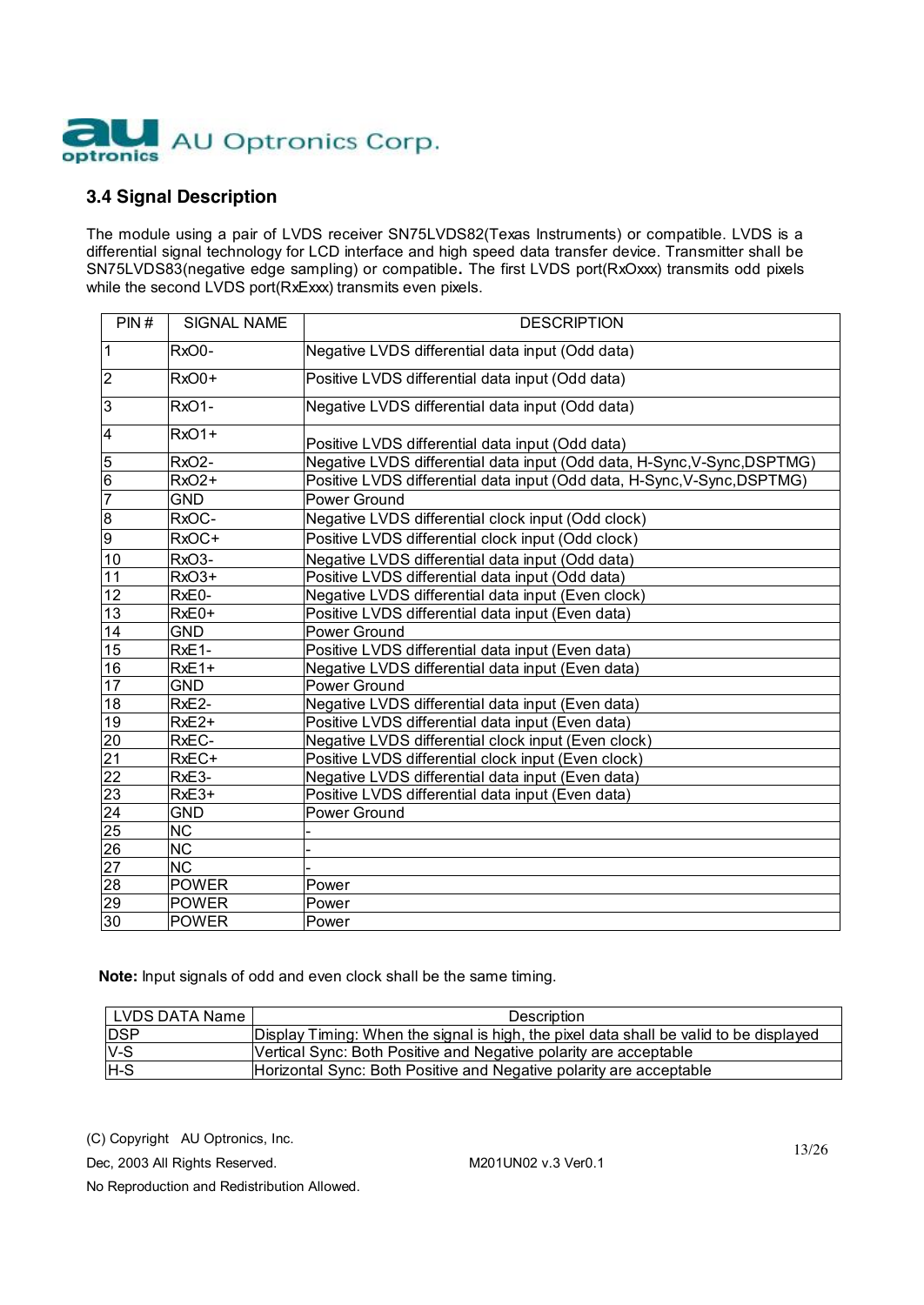

| TI LVDS X'mitter<br>SN75LVDS83 | <b>Module LVDS signal</b><br>(interface connector pin7) |
|--------------------------------|---------------------------------------------------------|
| <b>Signal Name</b>             | Low(open)                                               |
| D <sub>0</sub>                 | Red <sub>0</sub>                                        |
| D <sub>1</sub>                 | Red1                                                    |
| D <sub>2</sub>                 | Red <sub>2</sub>                                        |
| D <sub>3</sub>                 | Red3                                                    |
| D4                             | Red4                                                    |
| D <sub>5</sub>                 | Red7                                                    |
| D <sub>6</sub>                 | Red <sub>5</sub>                                        |
| D7                             | Green0                                                  |
| D <sub>8</sub>                 | Green1                                                  |
| D <sub>9</sub>                 | Green <sub>2</sub>                                      |
| D <sub>10</sub>                | Green <sub>6</sub>                                      |
| D11                            | Green7                                                  |
| D <sub>12</sub>                | Green <sub>3</sub>                                      |
| D <sub>13</sub>                | Green4                                                  |
| D <sub>14</sub>                | Green <sub>5</sub>                                      |
| D15                            | Blue0                                                   |
| D <sub>16</sub>                | Blue <sub>6</sub>                                       |
| D <sub>17</sub>                | Blue7                                                   |
| D <sub>18</sub>                | Blue1                                                   |
| $\overline{D19}$               | Blue <sub>2</sub>                                       |
| D <sub>20</sub>                | Blue3                                                   |
| $\overline{D21}$               | Blue4                                                   |
| D <sub>22</sub>                | Blue <sub>5</sub>                                       |
| D <sub>23</sub>                | <b>NA</b>                                               |
| D24                            | H Sync                                                  |
| D <sub>25</sub>                | V Sync                                                  |
| D <sub>26</sub>                | <b>Display Timing</b>                                   |
| D <sub>27</sub>                | Red6                                                    |

Dec, 2003 All Rights Reserved. M201UN02 v.3 Ver0.1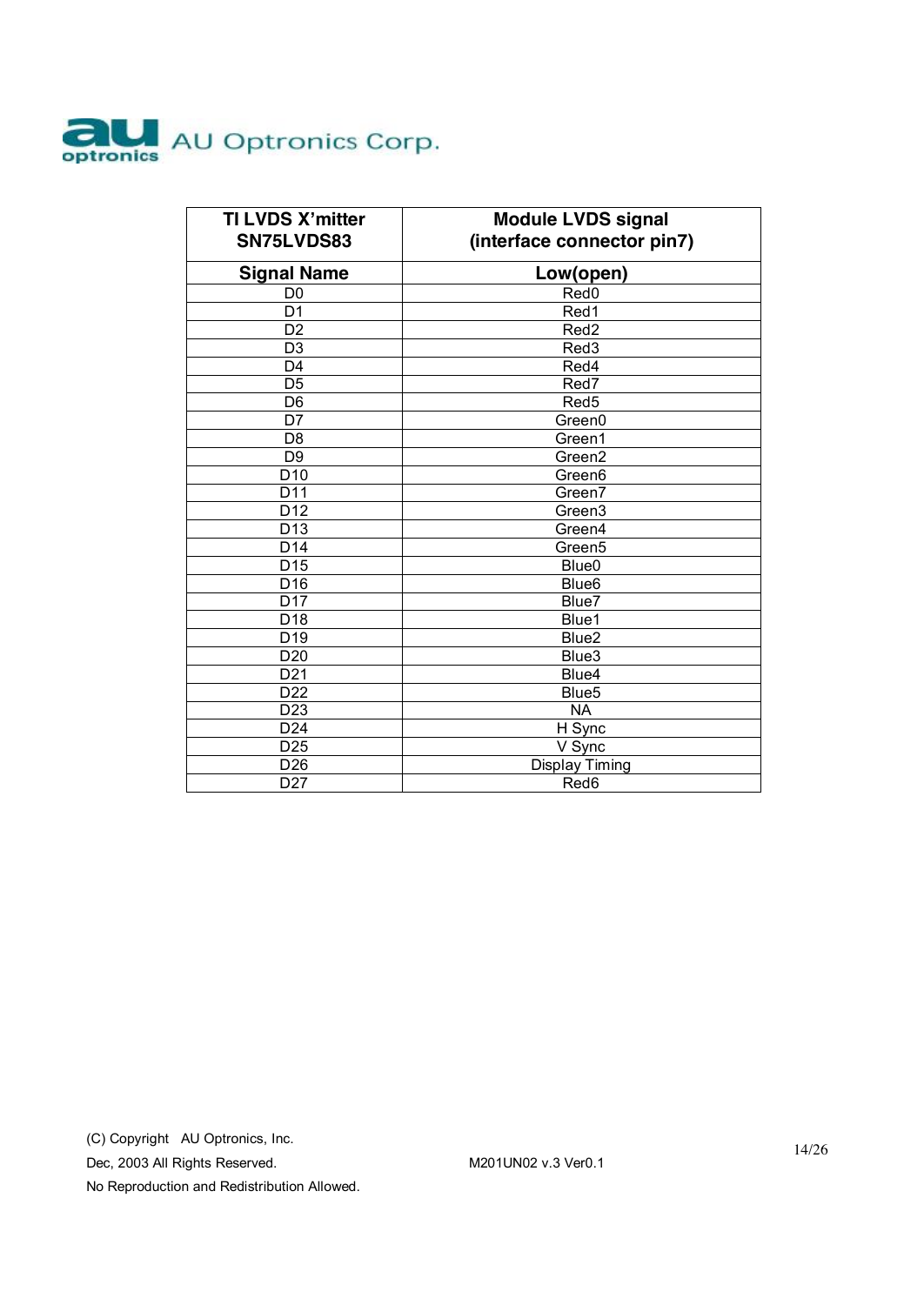



#### **Note: R/G/B data 7:MSB, R/G/B data 0:LSB**

O = "First Pixel Data"  $E =$  "Second Pixel Data"

(C) Copyright AU Optronics, Inc.

Dec, 2003 All Rights Reserved. M201UN02 v.3 Ver0.1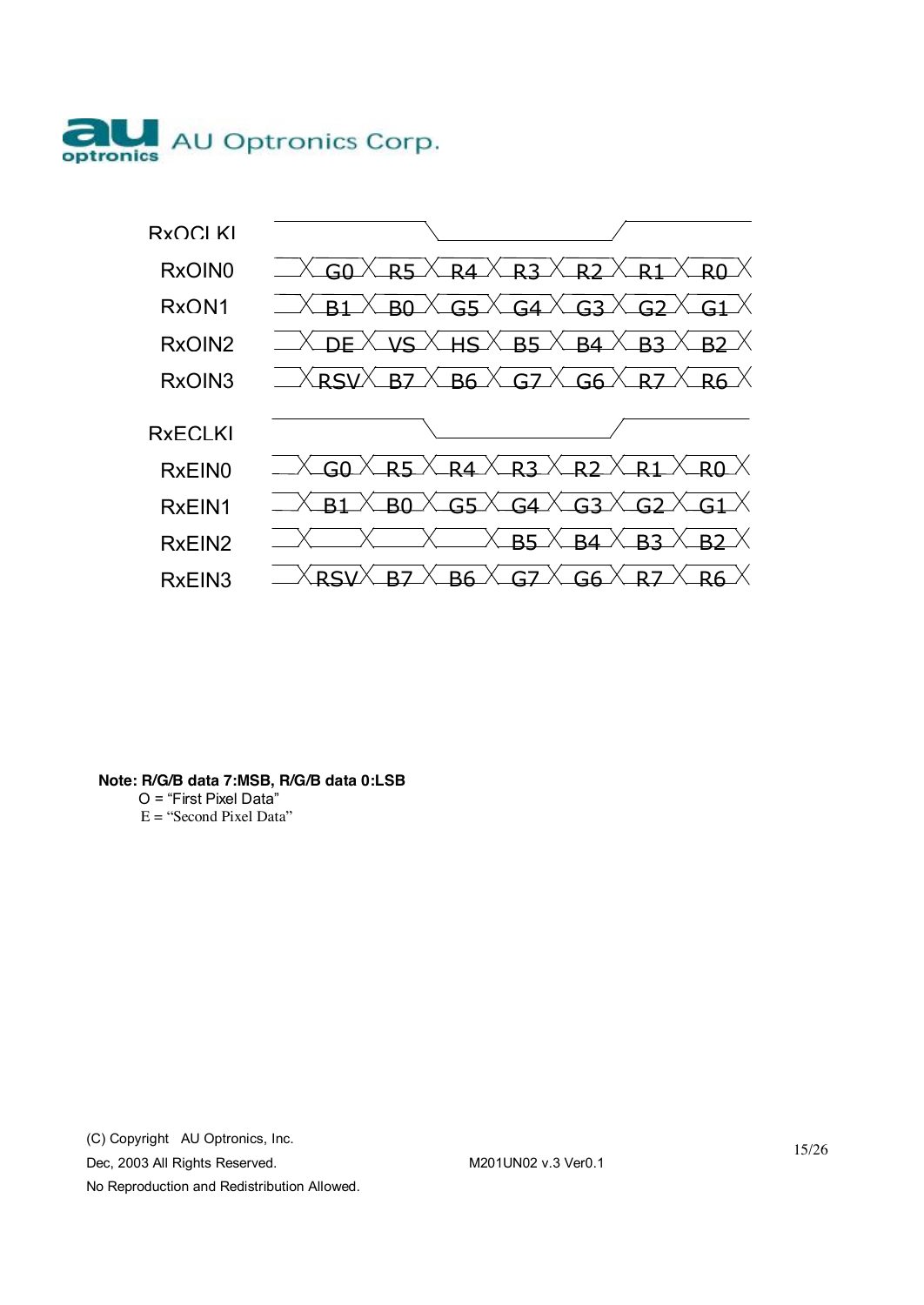

# **3.5 Signal Electrical Characteristics**

Input signals shall be low or Hi-Z state when Vin is off It is recommended to refer the specifications of SN75LVDS82DGG (Texas Instruments) in detail.

Each signal characteristics are as follows;

| <b>Parameter</b> | <b>Condition</b>                             | Min    | Max | Unit |
|------------------|----------------------------------------------|--------|-----|------|
| Vth              | Differential InputHigh<br>Voltage(Vcm=+1.2V) |        | 100 | [mV] |
| Vtl              | Differential Input Low<br>Voltage(Vcm=+1.2V) | $-100$ |     | [mV] |

Note: The value of Vcm from LVDS transmitter should follow the following guide.

| <b>Parameter</b> | Min                  | Тур.                     | <b>Max</b> | Unit |
|------------------|----------------------|--------------------------|------------|------|
| Vcm              | $\cdot$ 1.0<br>$+^7$ | $\sim$<br>$\overline{1}$ | 1.35       | M    |

#### **3.6 Interface Timings**

Basically, interface timings described here is not actual input timing of LCD module but output timing of SN75LVDS82DGG (Texas Instruments) or equivalent.

#### **3.6.1 Timing Characteristics (DE mode only)**

| Signal                | Item            | Symbol                   | Min  | <b>Typ</b>                   | Max                          | Unit        |
|-----------------------|-----------------|--------------------------|------|------------------------------|------------------------------|-------------|
| Vertical<br>Section   | Period          | Tv                       | 1211 | $\overline{\phantom{a}}$     | 2048                         | Th          |
|                       | Active          | Tdisp(v)                 | 1200 | 1200                         | 1200                         | Th          |
|                       | <b>Blanking</b> | $Tbp(v) + Tfp(v) + PWvs$ | 11   | $\overline{\phantom{a}}$     | 848                          | Th          |
| Horizontal<br>Section | Period          | Th                       | 860  | $\qquad \qquad \blacksquare$ | 1500                         | <b>Tclk</b> |
|                       | Active          | Tdisp(h)                 | 800  | 800                          | 800                          | <b>Tclk</b> |
|                       | <b>Blanking</b> | $Tbp(h) + Tfp(h) + PWhs$ | 60   | -                            | 700                          | <b>Tclk</b> |
| <b>Clock</b>          | Period          | <b>Tclk</b>              | 12   | $\overline{\phantom{a}}$     | $\qquad \qquad \blacksquare$ | ns          |
|                       | Frequency       | Freq                     |      | -                            | 83                           | MHz         |

(C) Copyright AU Optronics, Inc.

Dec, 2003 All Rights Reserved. M201UN02 v.3 Ver0.1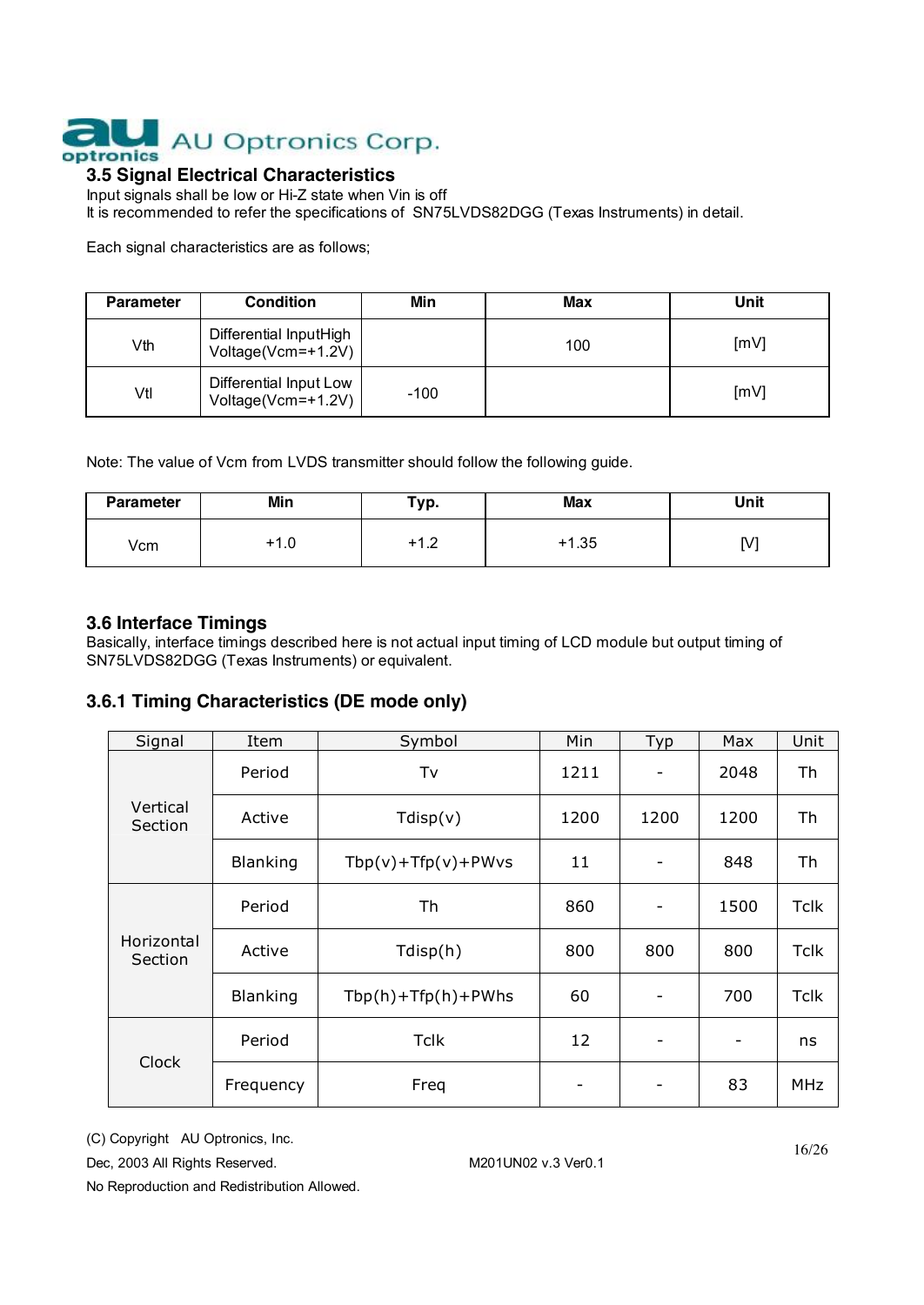

# **3.6.2 Timing Definition**



#### Note :1600X1200 at 60 Hz (VESA STANDARD)

(C) Copyright AU Optronics, Inc.

Dec, 2003 All Rights Reserved. M201UN02 v.3 Ver0.1

No Reproduction and Redistribution Allowed.

17/26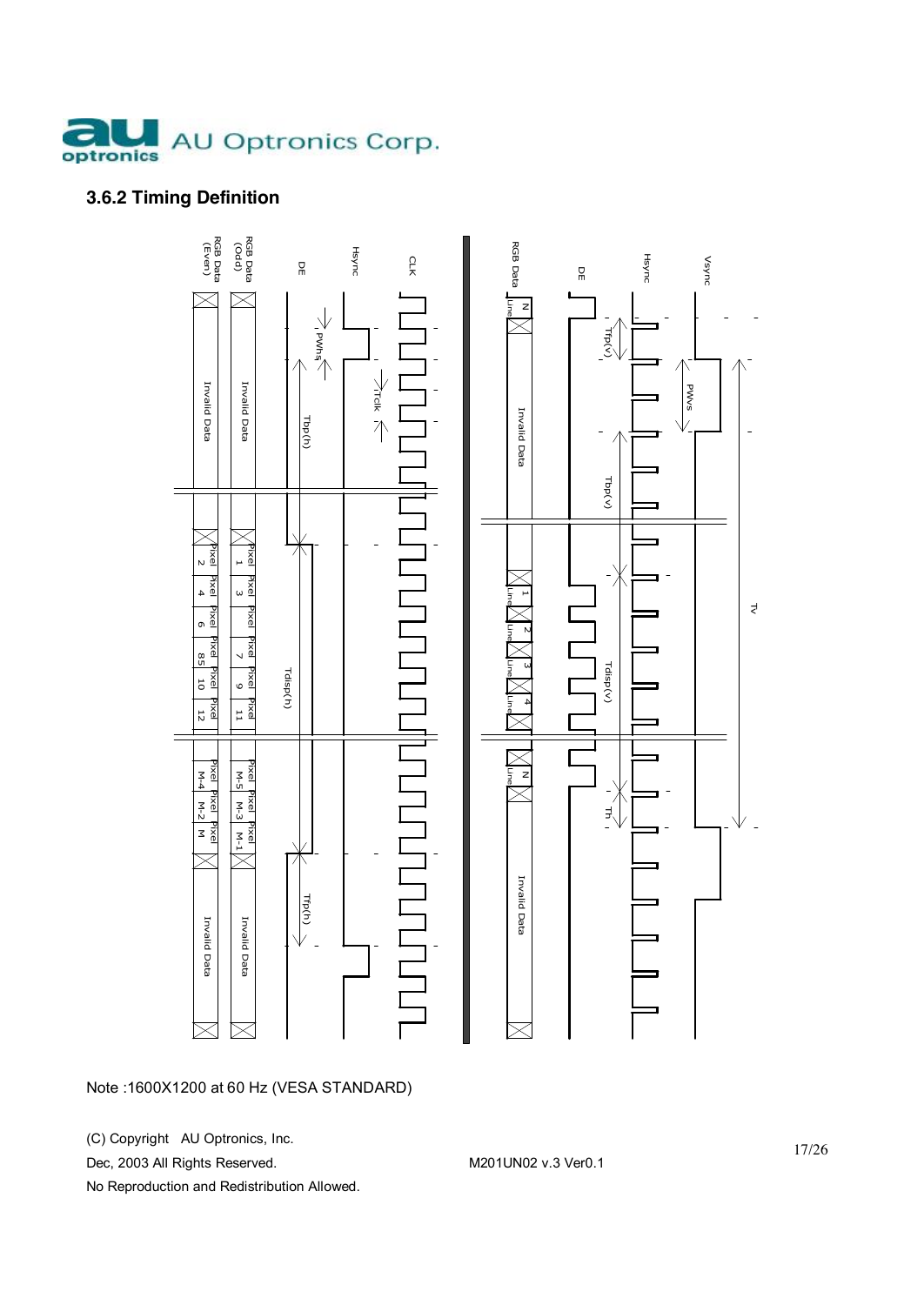

# **3.7 Power Consumption**

Input power specifications are as follows;

| Symbol       | <b>Parameter</b>                                      | Min | <b>Typ</b> | Max | <b>Units</b>  | <b>Condition</b>          |
|--------------|-------------------------------------------------------|-----|------------|-----|---------------|---------------------------|
| <b>VDD</b>   | Logic/LCD Drive<br>Voltage                            | 4.5 | 5          | 5.5 | [Volt]        |                           |
| <b>IDD</b>   | <b>VDD</b> current                                    |     | 1300       |     | [mA]          |                           |
| <b>IIDD</b>  | Inrush VDD current                                    |     |            | 7   | [A]           | $t < 80$ us               |
| <b>PDD</b>   | <b>VDD Power</b>                                      |     | 6.5        | 8   | [Watt]        | Vin=5V, All White Pattern |
| VDDrp        | Allowable<br>Logic/LCD Drive<br><b>Ripple Voltage</b> |     |            | 100 | [mV]<br>$p-p$ |                           |
| <b>VDDns</b> | Allowable<br>Logic/LCD Drive<br><b>Ripple Noise</b>   |     |            | 100 | [MV]<br>p-p   |                           |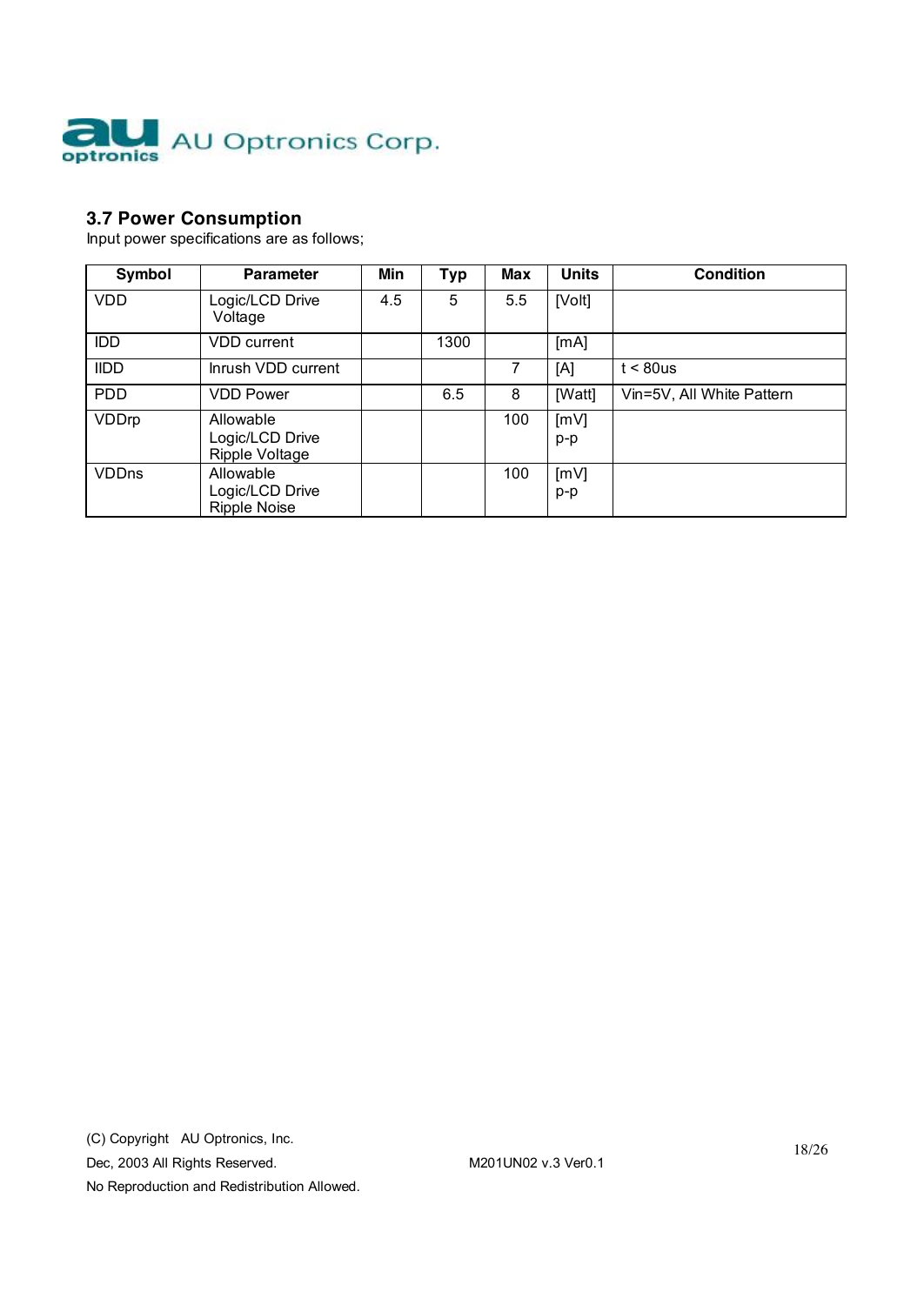

#### **3.8 Power ON/OFF Sequence**

Vin power and lamp on/off sequence is as follows. Interface signals are also shown in the chart. Signals from any system shall be Hi-Z state or low level when Vin is off.



| <b>Symbol</b>  |      | Unit       |            |                    |
|----------------|------|------------|------------|--------------------|
|                | Min  | <b>Typ</b> | <b>Max</b> |                    |
| Τ1             | 0.5  |            | 10         | [ms]               |
| T <sub>2</sub> | 0.5  | 40         | 50         | [ms]               |
| T <sub>3</sub> | 200  | -          | -          | [ms]               |
| T <sub>4</sub> | 200  | -          | -          | [ms]               |
| T <sub>5</sub> | 0.5  | 16         | 50         | [ms]               |
| T <sub>6</sub> | 0.5  |            | 10         | [ms]               |
| Τ7             | 1000 |            | -          | $\lceil ms \rceil$ |

(C) Copyright AU Optronics, Inc.

Dec, 2003 All Rights Reserved. M201UN02 v.3 Ver0.1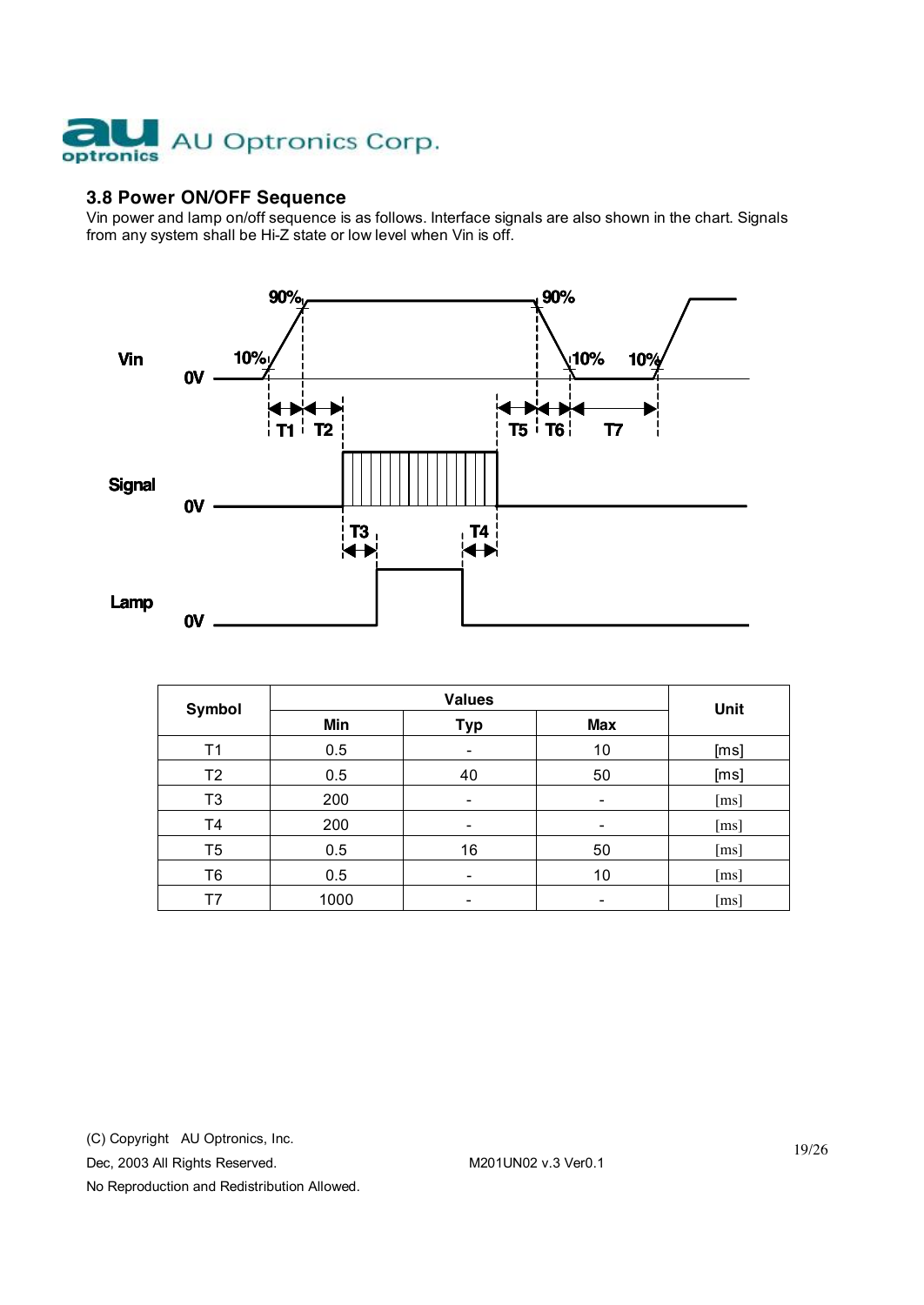

# **4.0 Backlight Characteristics**

## **4.1 Signal for Lamp connector**

| Pin # | <b>Signal Name</b> |
|-------|--------------------|
|       | Lamp High Voltage  |
| 2     | Lamp High Voltage  |
| 3     | Ground (Black)     |
|       | Ground (White)     |
|       |                    |

| Pin # | <b>Signal Name</b> |
|-------|--------------------|
|       | Lamp High Voltage  |
| 2     | Ground (White)     |

### **4.2 Parameter guide line for CFL Inverter**

| Symbol                         | <b>Parameter</b>                                     | Min  | <b>Typ</b> | Max  | Units         | <b>Condition</b>             |
|--------------------------------|------------------------------------------------------|------|------------|------|---------------|------------------------------|
| <b>ISCFL</b>                   | CCFL standard current                                | 5.5  | 6.0        | 6.5  | [mA]<br>rms   | $(Ta=25^{\circ}C)$           |
| <b>IRCFL</b>                   | CCFL operation range                                 | 4.0  | 6.0        | 7.5  | [mA]<br>rms   | $(Ta=25^{\circ}C)$           |
| <b>fCFL</b>                    | <b>CCFL Frequency</b>                                | 35   | 50         | 80   | [KHz]         | $(Ta=25^{\circ}C)$<br>Note 1 |
| <b>VICFL</b><br>$(0^{\circ}C)$ | <b>CCFL Ignition Voltage</b><br>Note 4               | 1700 |            |      | [Volt]<br>rms | $(Ta=0^{\circ}C)$<br>Note 2  |
| ViCFL<br>$(25^{\circ}C)$       | <b>CCFL Ignition Voltage</b><br>Note 4               | 1200 |            |      | [Volt]<br>rms | $(Ta=25^{\circ}C)$<br>Note 2 |
| VCFL                           | <b>CCFL Discharge Voltage</b><br>(Reference)<br>@6mA |      | 760        | 825  | [Volt]<br>rms | $(Ta=25^{\circ}C)$<br>Note 3 |
| <b>PCFL</b>                    | <b>CCFL Power consumption</b><br>@6mA                |      | 27         | 29.7 | [Watt]        | $(Ta=25^{\circ}C)$<br>Note 3 |

Note 1: CCFL Frequency should be carefully determined to avoid interference between inverter and TFT LCD Note 2: CCFL inverter should be able to give out a power that has a generating capacity of over 1700 voltage. Lamp units need 1700 voltage minimum for ignition Note 3: Calculator value for reference (ICFL×VCFL=PCFL)

(C) Copyright AU Optronics, Inc.

Dec, 2003 All Rights Reserved. M201UN02 v.3 Ver0.1

20/26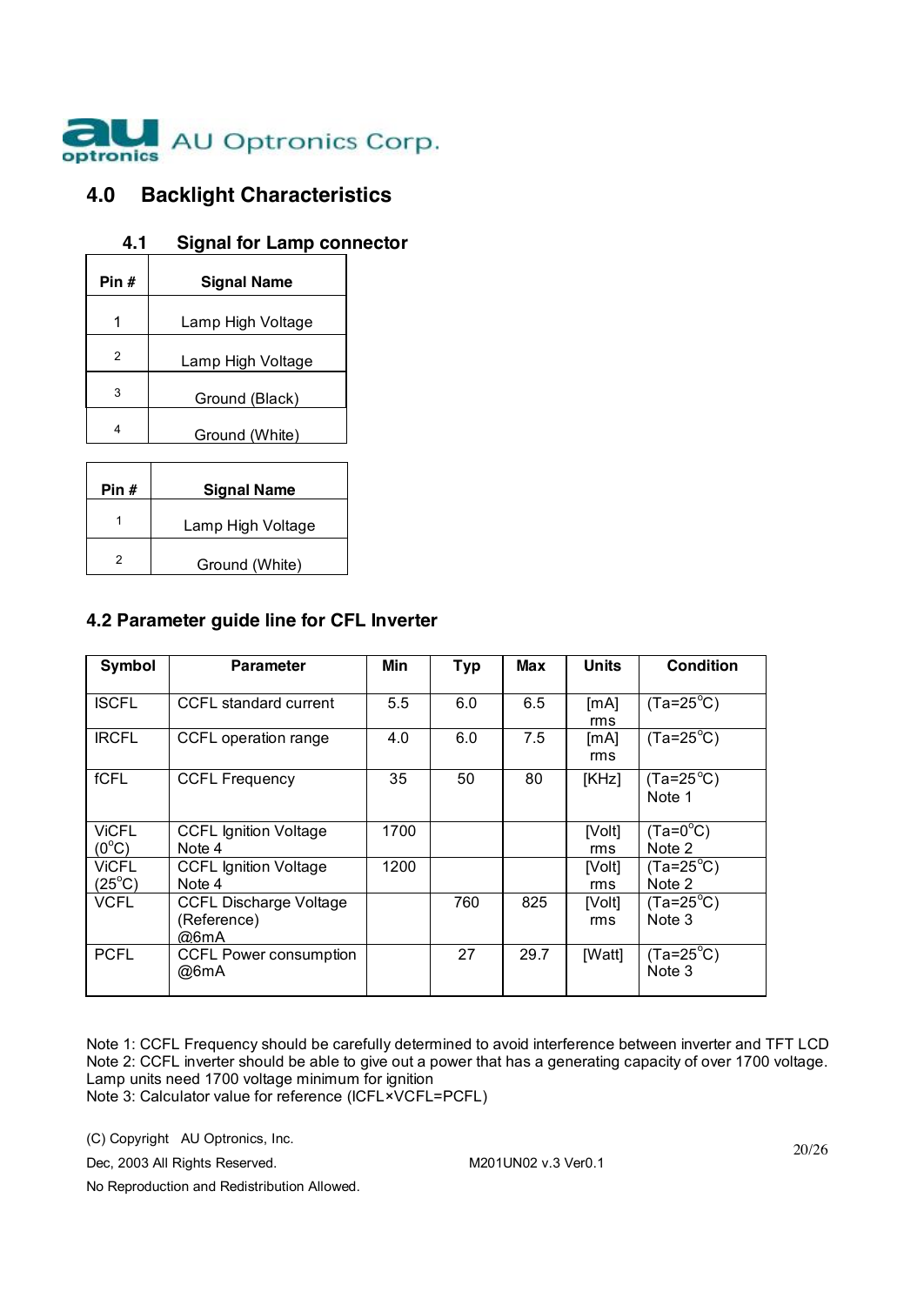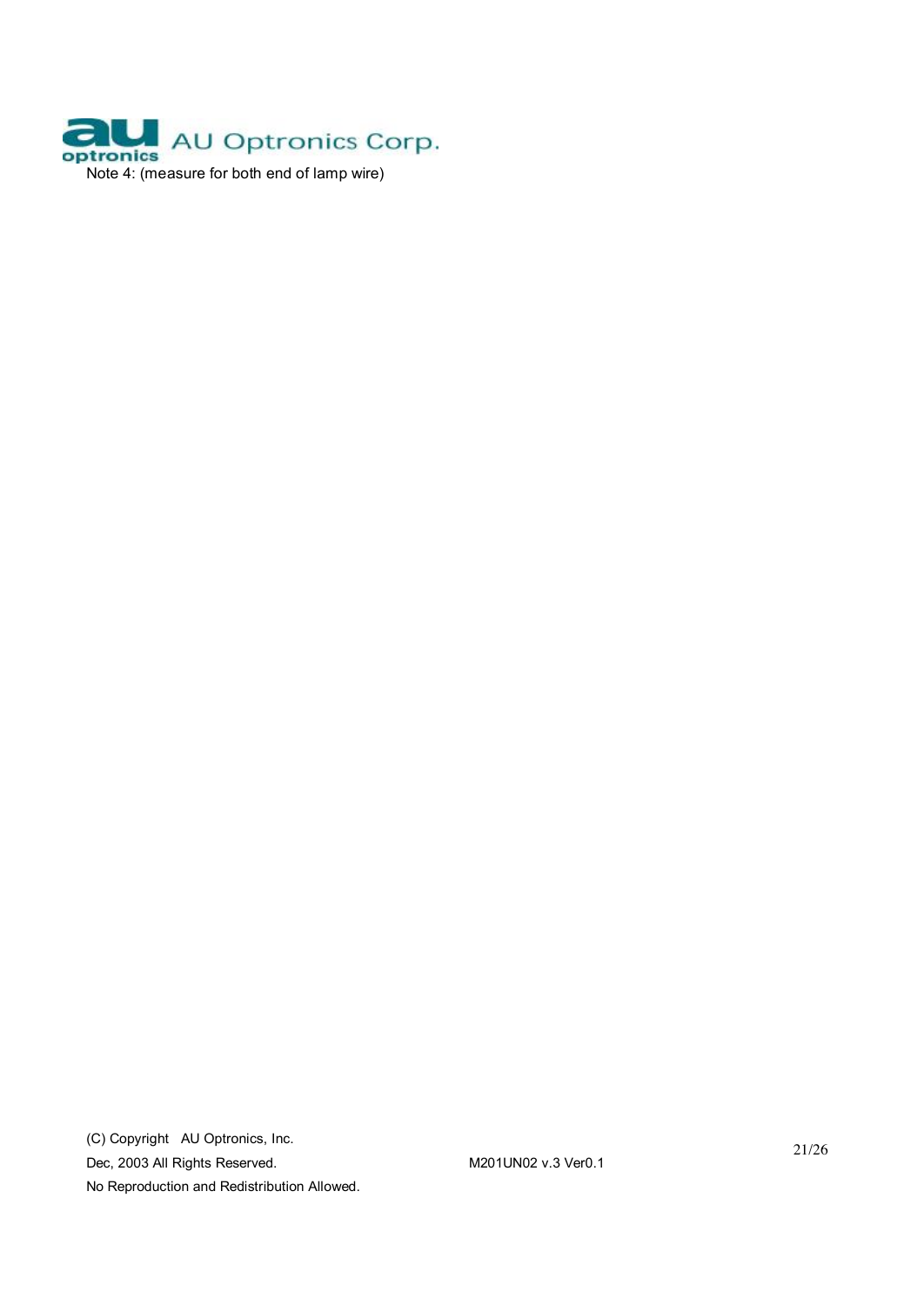

# **5.0 Vibration, Shock, and Drop**

#### **5.1 Vibration & Shock**

Frequency: 10 - 200Hz Sweep: 30 Minutes each Axis (X, Y, Z) Acceleration: 1.5G(10~200Hz P- P) Test method:

| <b>Acceleration (G)</b> | 1.5             |
|-------------------------|-----------------|
| <b>Frequency (Hz)</b>   | $10 - 200 - 10$ |
| Active time(min)        | 30              |

#### **5.2 Shock Test Spec:**

| Acceleration (G) -a | 50       |
|---------------------|----------|
| Active time -b      | 20       |
| <b>Wave form</b>    | half-sin |
| <b>Times</b>        |          |

Direction: ±X , ±Y, ±Z

#### **5.3 Drop test**

Package test: The drop height is 60 cm.

# **6.0 Environment**

The display module will meet the provision of this specification during operating condition or after storage or shipment condition specified below. Operation at 10% beyond the specified range will not cause physical damage to the unit.

#### **6.1 Temperature and Humidity 6.1.1 Operating Conditions**

The display module operates error free, when operated under the following conditions; Temperature 0 °C to 50 °C to 50 °C to 50 °C to 50 °C to 50 °C to 50 °C to 50 °C to 50 °C to 95% C to 50 $\degree$ C **Relative Humidity** Wet Bulb Temperature 39.0 $\degree$ C

(C) Copyright AU Optronics, Inc. Dec, 2003 All Rights Reserved. M201UN02 v.3 Ver0.1 No Reproduction and Redistribution Allowed.

22/26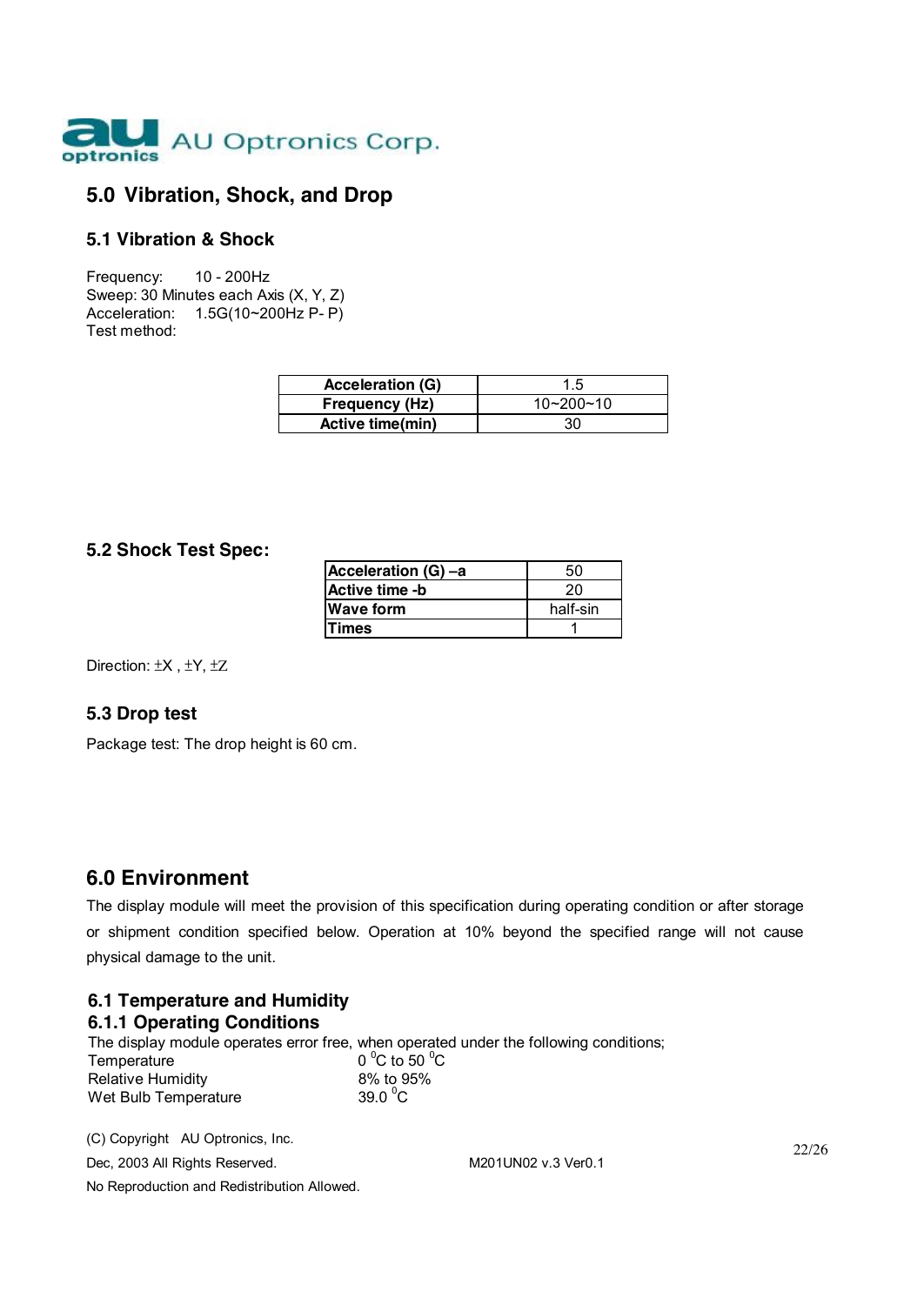

## **6.1.2 Shipping Conditions**

The display module operates error free, after the following conditions; Temperature -20 °C to 60<br>Relative Humidity -20 °C to 95% C to 60  $^{\circ}$ C **Relative Humidity** Wet Bulb Temperature 39.0 $\mathrm{^0C}$ 

#### **6.2 Atmospheric Pressure**

The display assembly is capable of being operated without affecting its operations over the pressure range as following specified;

|                  | <b>Pressure</b> | <b>Note</b>           |
|------------------|-----------------|-----------------------|
| Maximum Pressure | 1040hPa         | $0m =$ sea level      |
| Minimum Pressure | 674hPa          | $3048m = 10.000$ feet |

Note : Non-operation attitude limit of this display module = 30,000 feet. = 9145 m.

#### **6.3 Thermal Shock**

The display module will not sustain damage after being subjected to 100 cycles of rapid temperature change. A cycle of rapid temperature change consists of varying the temperature from -20 $\rm ^{0}C$  to 60 $\rm ^{0}C$ , and back again.

| <b>Thermal shock cycle</b> | -20 $\mathrm{^0C}$ for 30min |
|----------------------------|------------------------------|
|                            | 60 °C for 30min              |

Power is not applied during the test. After temperature cycling, the unit is placed in normal room ambient for at least 4 hours before powering on.

# **7.0 Reliability**

This display module and the packaging of that will comply following standards.

#### **7.1 Failure Criteria**

The display assembly will be considered as failing unit when it no longer meets any of the requirements stated in this specification. Only as for maximum white luminance, following criteria is applicable.

#### **Note : Maximum white Luminance shall be 125 cd/m2 or more.**

#### **7.2 Failure Rate**

The average failure rate of the display module (from first power-on cycle till 1,000 hours later) will not exceed 1.0%.

The average failure rate of the display module from 1,000 hours until 16,000 hours will not exceed 0.7% per 1000 hours.

(C) Copyright AU Optronics, Inc.

Dec, 2003 All Rights Reserved. M201UN02 v.3 Ver0.1

23/26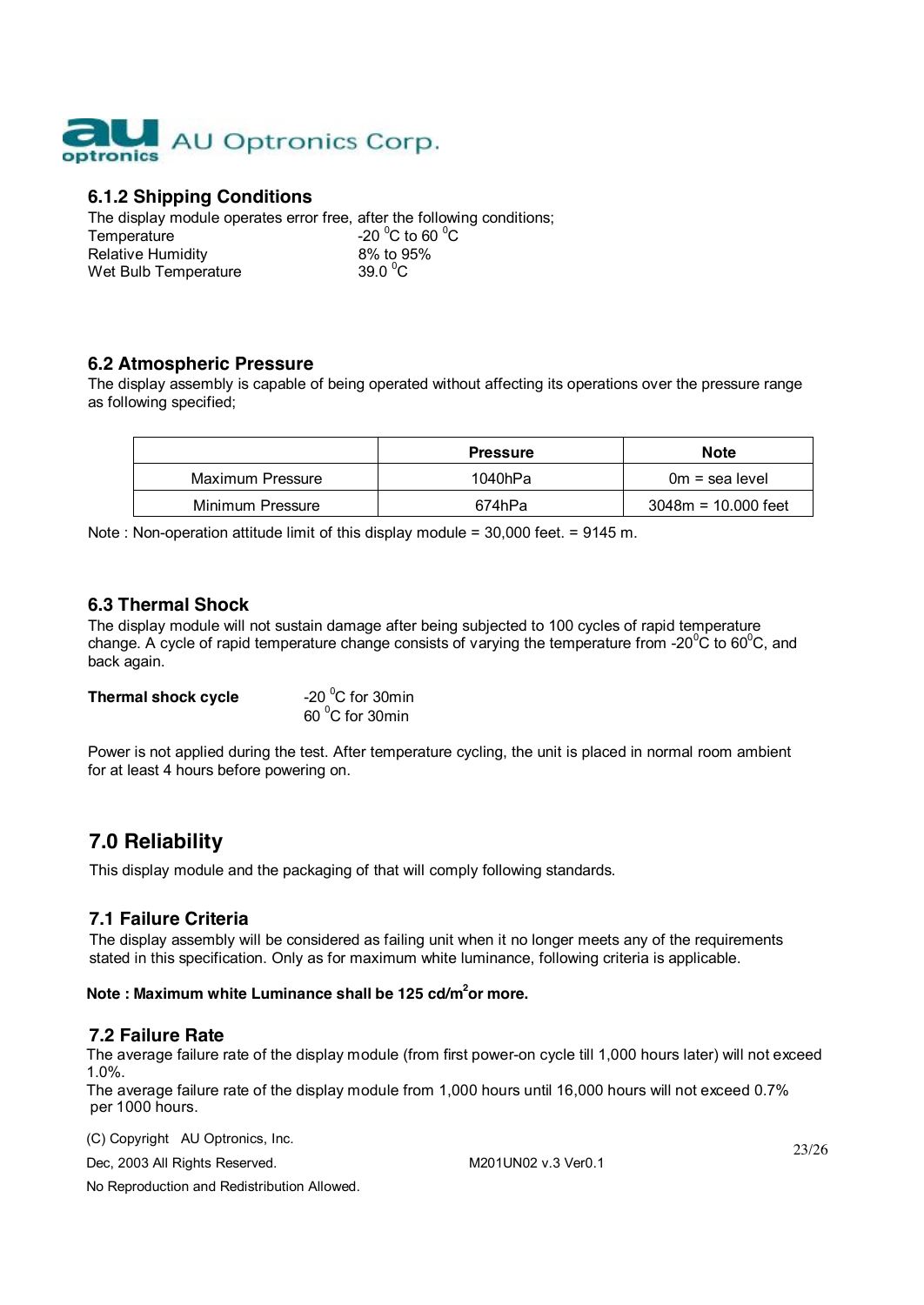

# **7.2.1 Usage**

The assumed usage for the above criteria is: 220 power-on hours per month 500 power on/off cycles per month Maximum brightness setting Operation to be within office environment ( $25^{\circ}$ C typical)

### **7.2.2 Component De-rating**

All the components used in this device will be checked the load condition to meet the failure rate criteria.

## **7.3 CCFL Life**

The assumed CCFL Life will be longer than 30,000 hours, typical value is 50,000 hours under stable condition at  $25 \pm 5^{\circ}$ C;

Standard current at 6.0 ± 0.5mA.

Definition of life: brightness becomes 50% or less than the minimum luminance value of CCFL.

## **7.4 ON/OFF Cycle**

The display module will be capable of being operated over the following ON/OFF Cycles.

| <b>ON/OFF</b>       | Value  | <b>Cycles</b>                  |
|---------------------|--------|--------------------------------|
| +Vin and CCFL power | 30,000 | 10 seconds on / 10 seconds off |

# **8.0 Safety**

## **8.1 Sharp Edge Requirements**

There will be no sharp edges or comers on the display assembly that could cause injury.

## **8.2 Materials**

## **8.2.1 Toxicity**

There will be no carcinogenic materials used anywhere in the display module. If toxic materials are used, they will be reviewed and approved by the responsible AUO Toxicologist.

## **8.2.2 Flammability**

All components including electrical components that do not meet the flammability grade UL94- V1 in the module will complete the flammability rating exception approval process. The printed circuit board will be made from material rated 94-V1 or better. The actual UL flammability rating will be printed on the printed circuit board.

## **8.3 Capacitors**

(C) Copyright AU Optronics, Inc. Dec, 2003 All Rights Reserved. M201UN02 v.3 Ver0.1 No Reproduction and Redistribution Allowed.

24/26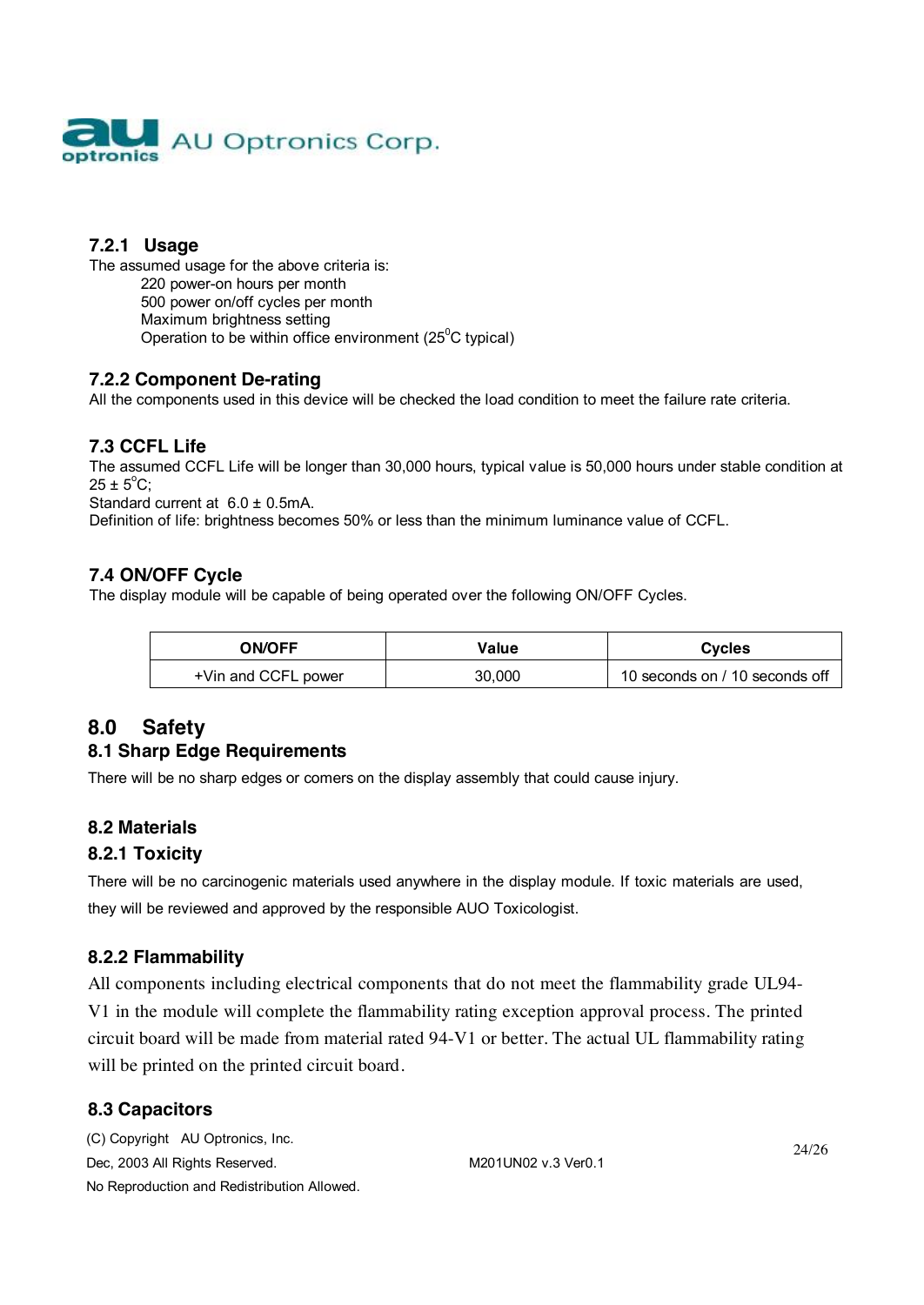

If any polarized capacitors are used in the display assembly, provisions will be made to keep them from being inserted backwards.

# **9.0 Other requirements**

## **9.1 National Test Lab Requirement**

The display module will satisfy all requirements for compliance to

| UL 1950, First Edition |  |
|------------------------|--|
| CSA C22.2 No.950-M89   |  |
| <b>EEC 950</b>         |  |
| EN 60 950              |  |

U.S.A. Information Technology Equipment **Canada, Information Technology Equipment International, Information Technology Equipment International, Information Processing Equipment** (European Norm for IEC950)

#### **9.2 Label**

**9.2.1 Product label** 

 **To Be Defined** 

# **10.0 Mechanical Characteristics**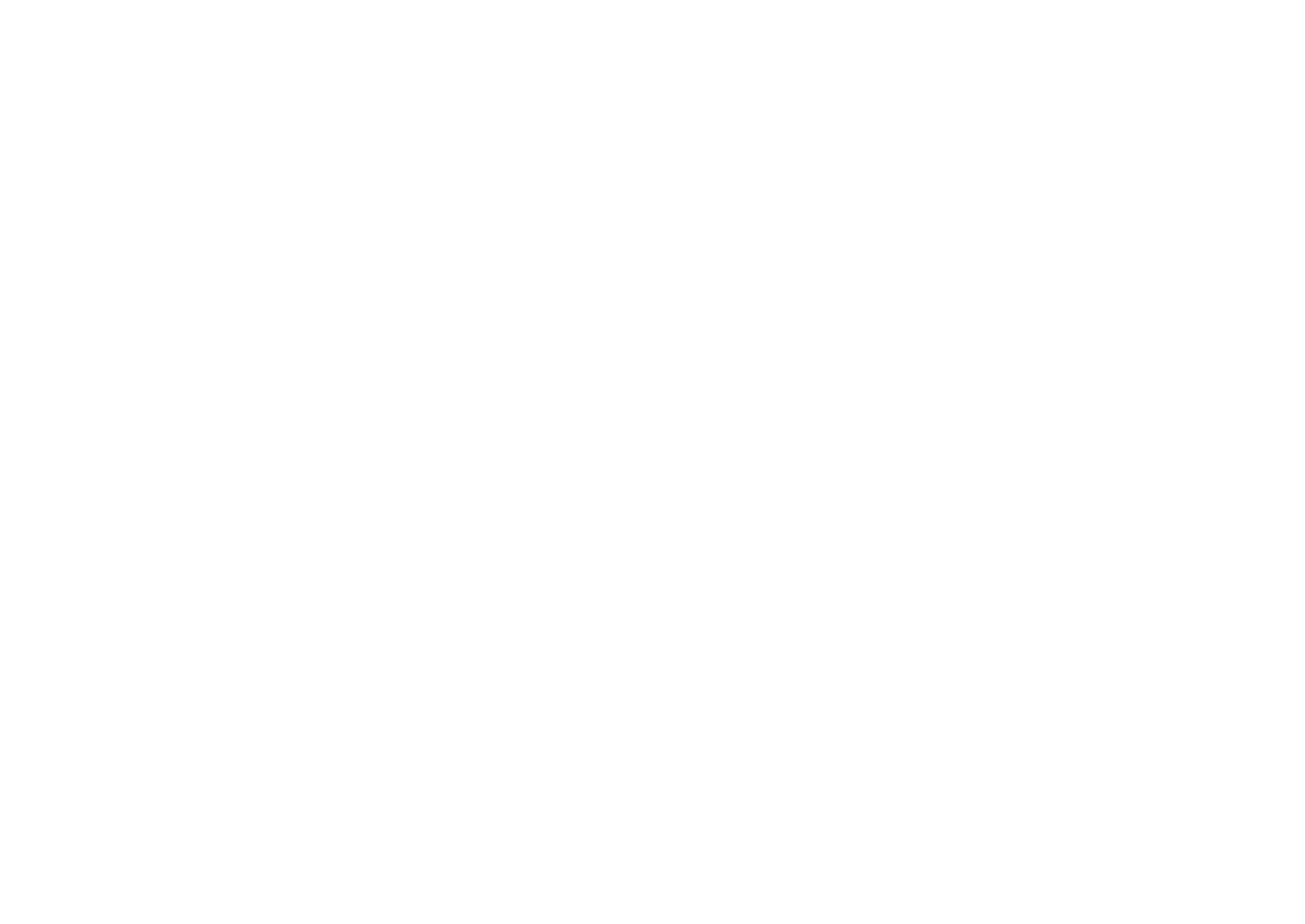

( C) Co p yright A U O ptronic s, I n c.

Dec, 2003 All Rights Reserved.

No Reproduction and Redistribution Allowed.

M201UN02 v.3 Ver0.1